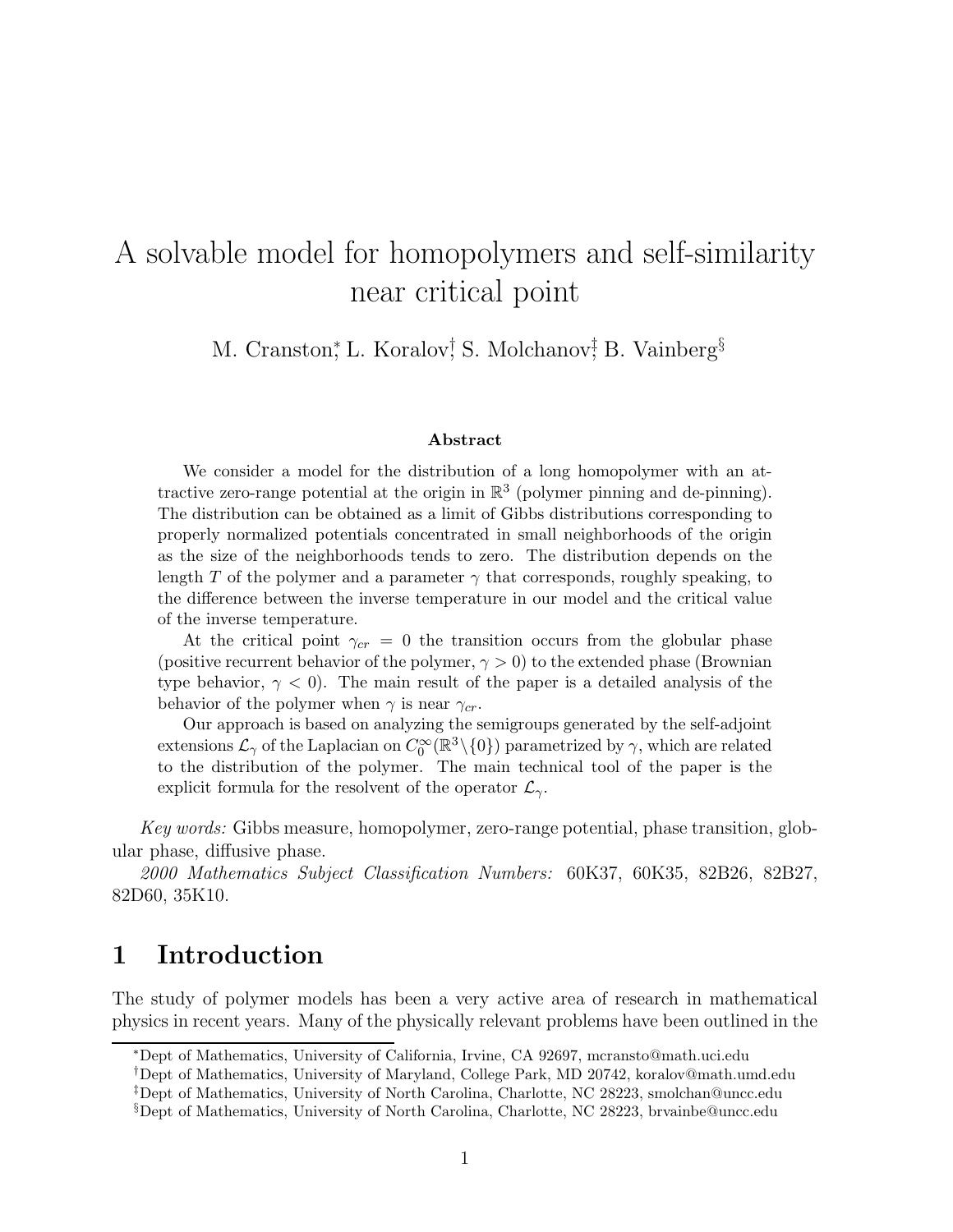paper of Lifschitz, Grosberg and Khokhlov [17]. To name just a few recent articles on the subject, with apologies to the many authors who have been omitted, we cite [2], [5], [4], [6], [7], [8]. In addition, there is an interesting exposition with many valuable references in [12]. The approach to the subject involves many essential ideas from statistical mechanics including strong connections to the developments in [11], [13] and [16].

Let us give a general qualitative description of the problem. We start with a path space  $\Omega = C([0, T], \mathbb{R}^3)$ , a Hamiltonian  $H_T : \Omega \to (-\infty, 0]$  and a probability measure on  $\Omega$ . A continuous function  $\omega \in \Omega$  will be thought of as a realization of the polymer. The parameter  $t \in [0, T]$  can be intuitively understood as the length along the polymer (although the functions  $\omega = \omega(t)$  are not differentiable and the genuine notion of length can not be defined). One can consider models with the Hamiltonian given by

$$
H_T(\omega) = -\int_0^T \int_0^T v(\omega(s_1) - \omega(s_2)) ds_1 ds_2,
$$

where  $v : \mathbb{R}^3 \times \mathbb{R}^3 \to [0, \infty)$  is a local attractive potential (see [3], [14]). Our paper concerns a simpler "mean field" type model, where the polymer chain interacts with the external attractive potential (as in [17]). Namely, consider the Hamiltonian

$$
H_T(\omega) = -\int_0^T v(\omega(s))ds,\tag{1}
$$

where  $v$  is a nonnegative compactly supported potential that is not identically equal to zero. The model considered here is that of a homopolymer since the potential is timeindependent. Other models (of heteropolymers) which we do not consider in this paper allow for a potential that is a random stationary function of time (see [2] for example).

Let  $P_T^x$  be the Wiener measure on  $\Omega = C([0,T], \mathbb{R}^3)$  shifted so that the trajectories start at  $x$  almost surely. This will be the reference measure corresponding to the infinite temperature, i.e., to the inverse temperature  $\beta = 0$ . For a value of inverse temperature  $\beta \geq 0$ , the polymer is distributed according to the Gibbs measure  $P_{\beta,T}^x$ , whose density with respect to  $P_T^x$  is

$$
\frac{dP_{\beta,T}^x}{dP_T^x}(\omega) = \frac{\exp(-\beta H_T(\omega))}{Z_\beta(T,x)}, \quad \omega \in C([0,T], \mathbb{R}^3). \tag{2}
$$

The normalizing factor  $Z_{\beta}(T,x) = \mathbb{E}^x_T e^{-\beta H_T}$  is called the partition function.

The phase transitions for the polymers are well-understood at the physical level (see [17]). For large  $\beta$  ( $\beta > \beta_{cr}$  for some  $\beta_{cr} > 0$ ) and any  $t \in [0, T]$ , with high probability with respect to the measure  $P_{\beta,T}^x$  the values of  $\omega(t)$  are bounded by a constant that is independent of t. Thus the polymer is in the globular state. However, for  $\beta < \beta_{cr}$  the typical shape of  $\omega(t)$ ,  $t \in [0, T]$ , is that of a Brownian path in  $\mathbb{R}^3$ , and the polymer is said to be in the diffusive state. Rigorous results of this nature have also been proven in some generality (see [12], [2] for example). Of particular interest is the behavior of the polymer for the values of  $\beta$  that are near  $\beta_{cr}$ . Unfortunately, the detailed analysis of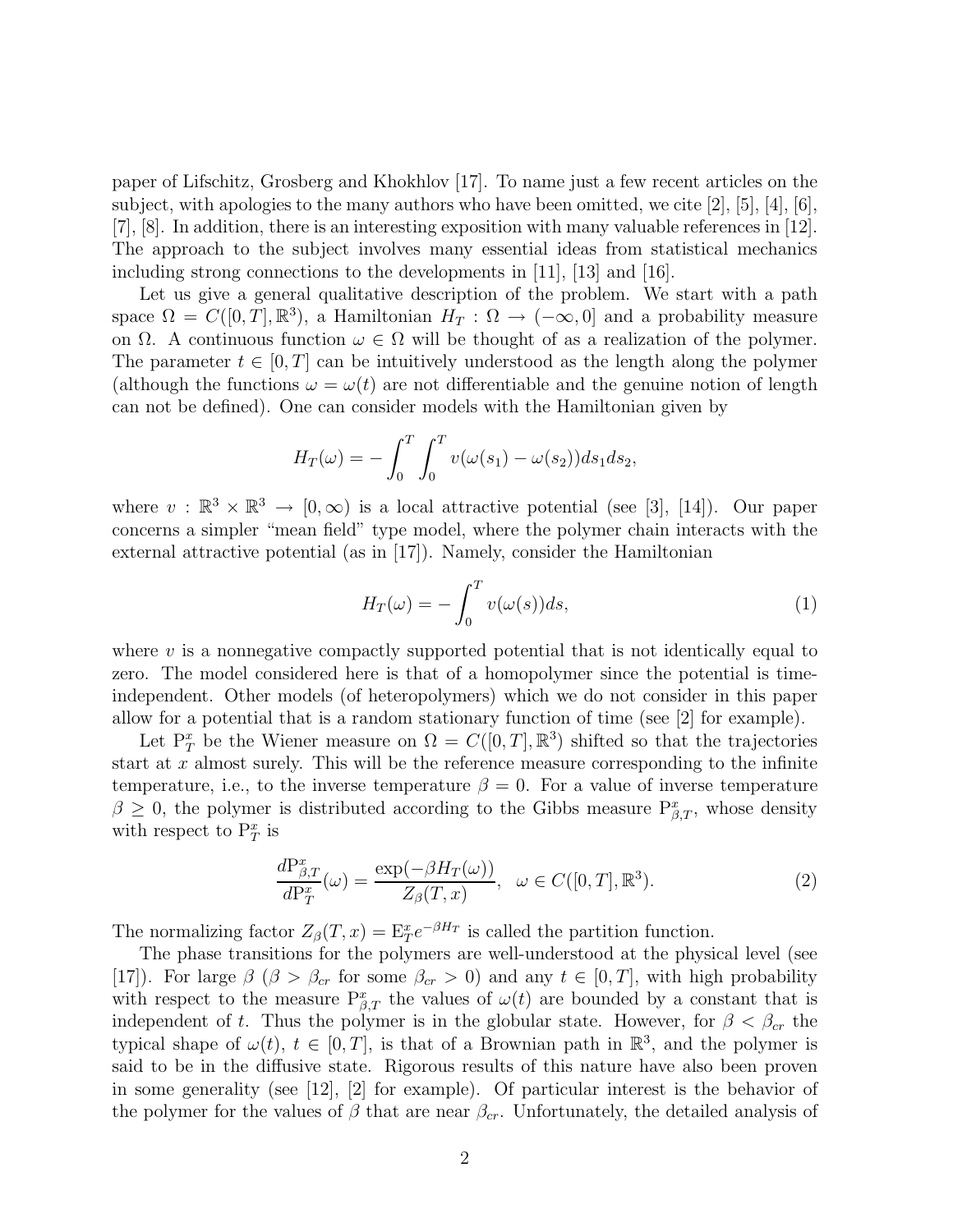critical phenomena for general Hamiltonians is largely outside the range of techniques of modern mathematical physics. Most of the results on this type of problems concern the existence of a phase transition.

However, in our situation (homopolymer with a compactly supported non-negative potential), the complete analysis of the critical phenomena is possible. In [9] we studied the prevalent behavior of the polymer with respect to the measure  $P_{\beta,T}^x$  as  $T \to +\infty$ . In particular, we saw that for  $d \geq 3$  there is  $\beta_{cr} > 0$  such that:

(a) For  $\beta > \beta_{cr}$ , each constant  $s > 0$  and each function  $S(T)$  such that  $S(T) \rightarrow +\infty$ and  $T - S(T) \to +\infty$  as  $T \to +\infty$ , the distribution of  $\omega(S(T) + t)$ ,  $t \in [0, s]$ , with respect to  $P_{\beta,T}^x$ , converges to a recurrent Markov process on  $[0, s]$ .

(b) For  $\beta < \beta_{cr}$ , the distribution of  $\omega(t) / \sqrt{T}$ ,  $t \in [0, 1]$ , converges to the Brownian motion on the interval [0, 1].

(c) For  $\beta = \beta_{cr}$ , the distribution of  $\omega(t) / \sqrt{T}$ ,  $t \in [0, 1]$ , converges to the distribution of a non-Gaussian Markov process on the interval [0, 1].

Some of the earlier results for the discrete model based on the random walk and zero-range potential can be found in [10].

In the current paper we study the distributions of the continuous polymer in  $\mathbb{R}^3$ which correspond to Schrodinger operators with zero-range potential. The potential is, in some sense, supported at the origin. Note, however, that the Hamiltonian  $H_T$ , the corresponding Gibbs measure and the Schrodinger operator  $L_\beta$  defined by (1), (2) and  $(3)$  are meaningless if v is a delta-function concentrated at the origin. Before we define these objects, let us note that in the case of a smooth potential, the finite-dimensional distributions of  $P_{\beta,T}^x$  can be expressed in terms of the fundamental solutions  $p_\beta(t,x,y)$  of the parabolic equation

$$
\frac{\partial u}{\partial t} = L_{\beta} u := \frac{1}{2} \Delta u + \beta v u. \tag{3}
$$

Indeed, by (2) and the Feynman-Kac formula,

$$
Z_{\beta}(T,x) = \int_{\mathbb{R}^3} p_{\beta}(T,x,y) dy,
$$

and

$$
P_{\beta,T}^{x}(\omega(t_{1}) \in A_{1}, ..., \omega(t_{k}) \in A_{k}) =
$$
\n(4)

$$
Z^{-1}_{\beta}(T,x)\int_{A_1}...\int_{A_k}\int_{\mathbb{R}^3}p_{\beta}(t_1,x,x_1)...p_{\beta}(t_k-t_{k-1},x_{k-1},x_k)p_{\beta}(T-t_k,x_k,y)dydx_k...dx_1,
$$

where  $k \geq 1, 0 \leq t_1 \leq ... \leq t_k \leq T$  and  $A_1, ..., A_k$  are Borel sets in  $\mathbb{R}^3$ . Here we use the convention that  $p_\beta(0, x, y) = \delta_x(y)$ . The measure  $P_{\beta, T}^x$  corresponds to a non-homogeneous Markov process on  $[0, T]$  (see  $[9]$ ).

Now, instead of the operators  $L_{\beta}$ , we start with the Schrodinger operators with zerorange potential. They are defined (see [1]) as self-adjoint extension in  $L^2(\mathbb{R}^3)$  of the operator

$$
\Delta/2:C_0^\infty(\mathbb{R}^3\setminus\{0\})\to C_0^\infty(\mathbb{R}^3\setminus\{0\}).
$$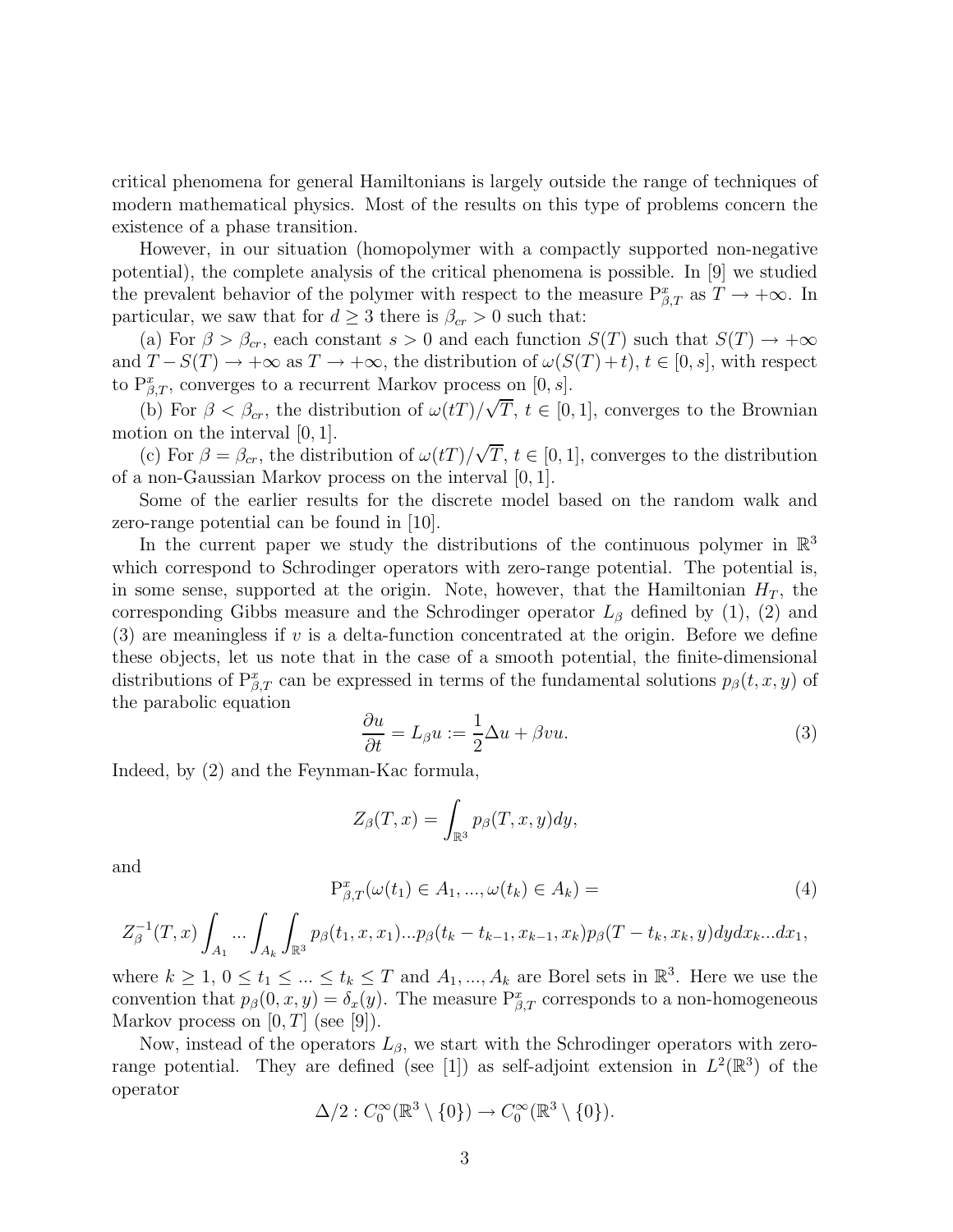There is a family of such extensions  $\mathcal{L}_{\gamma}$  which depend on a parameter  $\gamma \in \mathbb{R}$  that plays the same role as the difference between  $\beta$  and  $\beta_{cr}$  in the case of smooth potentials (see Section 2). Then we replace operator  $L_\beta$  in (3) by the operator  $\mathcal{L}_{\gamma}$ . This allows us to define the finite dimensional distributions and construct the Gibbs measure which corresponds to the zero-range potentials. Namely, let  $\overline{p}_{\gamma}(t, x, y), t \ge 0$ , be the kernels of the operators in the semi-group generated by  $\mathcal{L}_{\gamma}$ . We can now define

$$
\overline{Z}_{\gamma}(T,x)=\int_{\mathbb{R}^3}\overline{p}_{\gamma}(T,x,y)dy,
$$

and use an analogue of (4) with  $\overline{p}_{\gamma}$  instead of  $p_{\beta}$  and  $Z_{\gamma}(T,x)$  instead of  $Z_{\beta}(T,x)$  in order to define the finite-dimensional distributions of the measure  $\overline{P}_{\gamma,T}^x$ . (While neither  $\overline{p}_{\gamma}(t_1, x, x_1)$  nor  $Z_{\gamma}(T, x)$  are defined when  $x = 0$ , we can make sense of the expression  $\overline{Z}_{\gamma}^{-1}(T,0)\overline{p}_{\gamma}(t_1,0,x_1)$  by taking the limit of  $\overline{Z}_{\gamma}^{-1}(T,x)\overline{p}_{\gamma}(t_1,x,x_1)$  as  $|x|\downarrow 0.$ ) It is not difficult to check that there is a measure on  $C([0,T],\mathbb{R}^3)$  with such finite-dimensional distributions, and that this measure defines a non-homogeneous Markov process on  $[0, T]$ .

There is another way to obtain the measures  $\overline{P}_{\gamma,T}^x$  corresponding to zero-range potentials. One can construct  $\overline{P}_{\gamma,T}^x$  as the weak limit of measures corresponding to bounded compactly supported potentials as their supports shrink and the values of the potentials increase in a particular way. Namely, it turns out that  $\mathcal{L}_{\gamma}$ ,  $\gamma \in \mathbb{R}$ , can be obtained as a strong resolvent limit, as  $\varepsilon \downarrow 0$ , of Schrodinger operators  $\mathcal{L}_{\gamma}^{\varepsilon} = \Delta/2 + v_{\gamma}^{\varepsilon}$  with the potentials (see [1])

$$
v_{\gamma}^{\varepsilon} = \left(\frac{\pi^2}{8\varepsilon^2} + \frac{\gamma}{\varepsilon}\right) v(\frac{x}{\varepsilon}), \quad ||v||_{L^1(\mathbb{R}^3)} = \frac{4\pi}{3}.\tag{5}
$$

It will be shown in this paper that the resolvent convergence of the Schrodinger operators implies the convergence of the corresponding Gibbs measures. Consider the Hamiltonian  $H_{\gamma,T}^{\varepsilon}$  given by (1) with  $v_{\gamma}^{\varepsilon}$  instead of v, and the Gibbs measure  $P_{\gamma,T}^{x,\varepsilon}$  given by (2) with  $\beta = 1$  and  $H_{\gamma,T}^{\varepsilon}$  instead of  $H_T$ . For each  $\gamma \in \mathbb{R}$  and  $T > 0$  there are limits

$$
\overline{\mathrm{P}}_{\gamma,T}^x = \lim_{\varepsilon \downarrow 0} \mathrm{P}_{\gamma,T}^{x,\varepsilon},
$$

understood in the sense of weak convergence of measures on  $C([0,T], \mathbb{R}^3)$  (see Section 2).

Unlike the case of a generic smooth potential, all the relevant analytic quantities can be found explicitly in the case of the zero-range potential polymer model. This allows us not only to obtain an analogue of the results  $(a)-(c)$  above, but also provide a detailed analysis of the behavior of the polymer distribution when  $\gamma$  tends to its critical value and, simultaneously,  $T \rightarrow +\infty$ .

We recall the main facts about the self-adjoint extensions and prove the convergence of  $P_{\gamma,T}^{x,\varepsilon}$  to  $\overline{P}_{\gamma,T}^x$  in Section 2. We refer the reader to [1] for a detailed treatment of the selfadjoint extensions of the Laplacian on  $C_0^{\infty}(\mathbb{R}^3 \setminus \{0\})$ . Here we only mention that for  $d \geq 4$ the only closed self-adjoint extensions of the Laplacian on  $C_0^{\infty}(\mathbb{R}^d \setminus \{0\})$  is the Laplacian on the entire space, and thus there is no analog of the distribution corresponding to a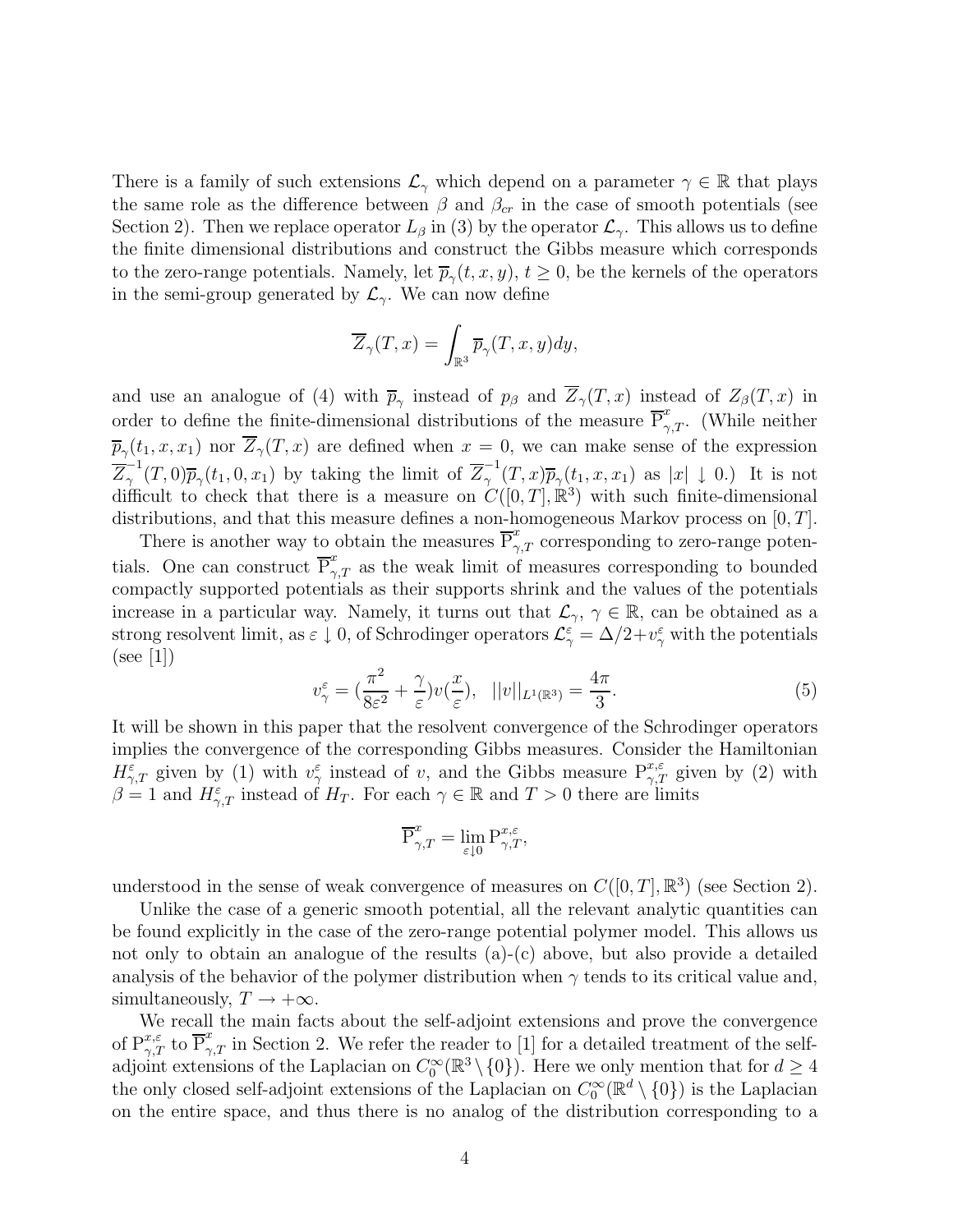zero-range potential in  $d \geq 4$ . For  $d = 1, 2$ , the corresponding homopolymer models do not exhibit a phase transition, so we do not treat them here.

The goal of the current paper is to analyze the behavior of the polymer under the measure  $\overline{\mathbb{P}}_{\gamma,T}^x$  for various values of  $\gamma$  and large T. Of particular interest is the behavior of the polymer when  $\gamma$  is near zero. We provide a detailed analysis of the behavior of  $\overline{P}^x_{\gamma(T),T}$  when  $\gamma = \gamma(T) \to 0$  as  $T \to +\infty$ .

Two qualitatively different cases can be considered. The analysis of both cases relies on a self-similarity property of the measures  $\overline{P}_{\gamma,T}^x$ . In the first case,  $\gamma(T)$  is bounded and such that  $\gamma(T)\sqrt{T} \to +\infty$  as  $T \to +\infty$ . We shall see that for each constant  $s > 0$ and each function  $S(T)$  such that  $\gamma(T)\sqrt{S(T)} \to +\infty$  and  $\gamma(T)\sqrt{T-S(T)} \to +\infty$  as  $T \to +\infty$ , the distribution of  $\gamma(T)\omega(S(T) + (\gamma(T))^{-1}t)$ ,  $t \in [0, s]$ , with respect to  $\overline{P}^x_{\gamma(T),T}$ , converges to a recurrent Markov process on  $[0, s]$ . The generator of the Markov process will be written out explicitly (see Section 3). In particular, the radial part is a diffusion process on the positive semi-axis with reflection at the origin. These results are also applicable in the situation when  $\gamma > 0$  does not depend on T.

In the second case  $\gamma(T)$  is such that  $\gamma(T)\sqrt{T} \to \varkappa \in [-\infty, +\infty)$  as  $T \to +\infty$ . We will show that the distribution of  $\omega(t) / \sqrt{T}$ ,  $t \in [0, 1]$ , converges to the limiting measure on  $C([0,1],\mathbb{R}^3)$ . The limiting measure can be identified as  $\overline{P}_{\lambda}^0$  $\frac{\omega}{\varkappa,1}$  if  $\varkappa > -\infty$  and the Wiener measure on  $C([0,1], \mathbb{R}^3)$  if  $\varkappa = -\infty$ . In particular, the distribution of  $\omega(t) / \sqrt{T}$ ,  $t \in [0,1]$ , converges to the Wiener measure on  $C([0,1], \mathbb{R}^3)$  if  $\gamma < 0$  does not depend on T. The limiting distribution for  $\omega(T)/\sqrt{T}$  can be written out explicitly - it turns out to be compound Gaussian (see Section 4).

The paper is organized as follows. In Section 2 we recall some facts about the selfadjoint extensions of the Laplacian and introduce the associated family of processes with the zero-range potential. In Sections 3 and 4 we prove the main results concerning the cases when  $\gamma(T)\sqrt{T} \to +\infty$  and  $\gamma(T)\sqrt{T} \to \varkappa \in [-\infty, +\infty)$  as  $T \to +\infty$ , respectively. Finally, in Section 5 we prove the convergence of the processes with potentials  $v_{\gamma}^{\varepsilon}$  to those with a zero-range potential and prove some technical lemmas regarding the tightness of certain families of processes.

### 2 Measures corresponding to zero-range potentials

All the self-adjoint extensions of  $\Delta/2$  are described in the following theorem, whose proof can be found in [1].

**Theorem 2.1.** All the self-adjoint extensions of the Laplacian acting on  $C_0^{\infty}(\mathbb{R}^3 \setminus \{0\})$ to an operator acting on  $L^2(\mathbb{R}^3)$  form a one-parameter family  $\mathcal{L}_{\gamma}$ ,  $\gamma \in \mathbb{R}$ . The spectrum of  $\mathcal{L}_{\gamma}$  is given by

$$
\operatorname{spec}(\mathcal{L}_{\gamma}) = (-\infty, 0] \cup \left\{ \frac{\gamma^2}{2} \right\}, \quad \gamma > 0,
$$

$$
\operatorname{spec}(\mathcal{L}_{\gamma}) = (-\infty, 0], \quad \gamma \le 0.
$$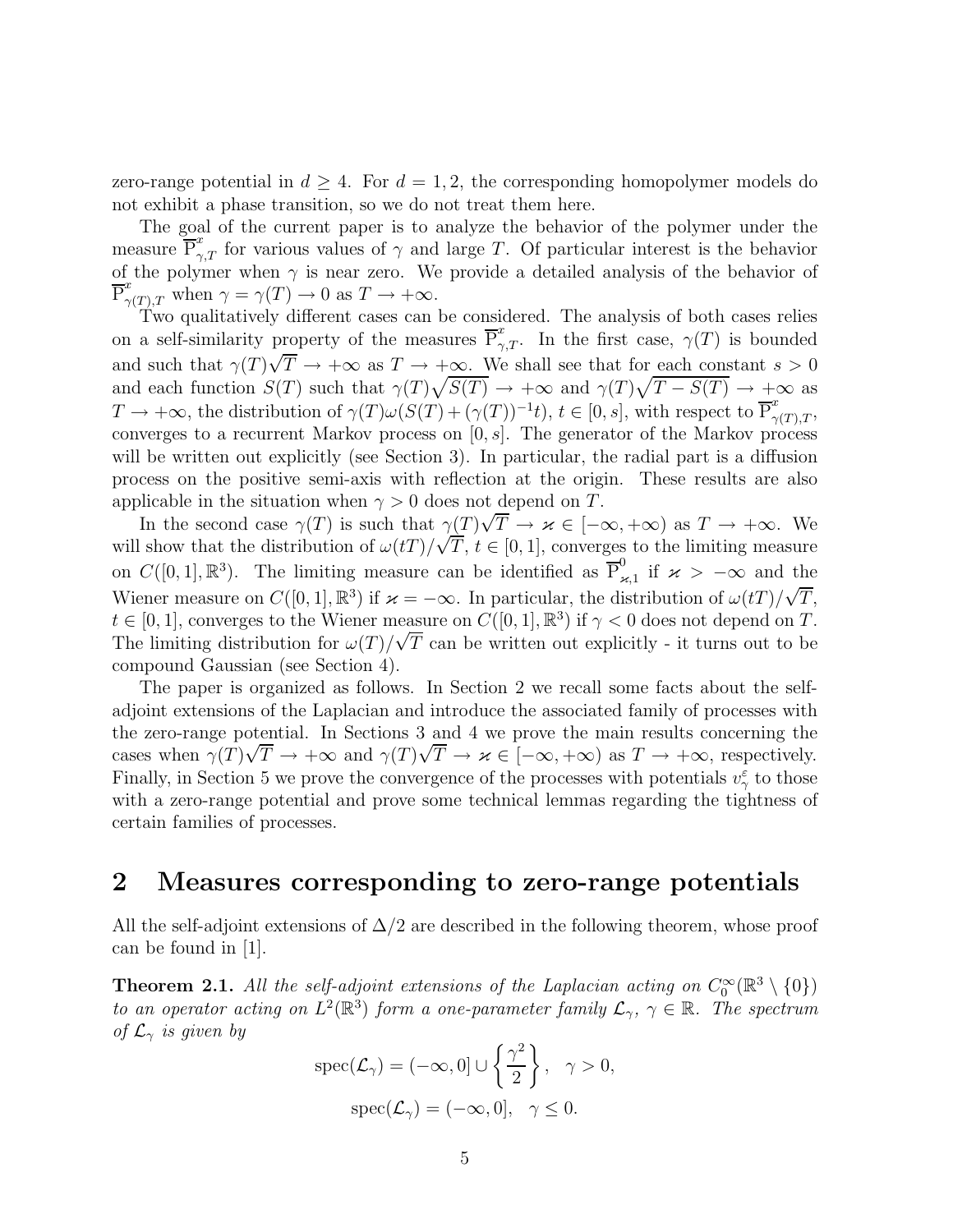The kernel of the resolvent of  $\mathcal{L}_{\gamma}$  is given by

$$
R_{\lambda,\gamma}(x,y) = \frac{e^{-\sqrt{2\lambda}|x-y|}}{\pi|x-y|} + \frac{1}{\sqrt{2\lambda}-\gamma} \frac{e^{-\sqrt{2\lambda}(|x|+|y|)}}{2\pi|x||y|}, \quad \lambda \notin \text{spec}(\mathcal{L}_{\gamma}).
$$

If  $\gamma > 0$ , then  $\gamma^2/2$  is a simple eigenvalue of  $\mathcal{L}_{\gamma}$  with the eigenfunction

$$
\psi_{\gamma}(x) = \frac{\sqrt{\gamma}}{\sqrt{2\pi}} \frac{e^{-\gamma|x|}}{|x|}.
$$

Since the spectrum of  $\mathcal{L}_{\gamma}$  is bounded from above, the operators  $\exp(t\mathcal{L}_{\gamma}), t \geq 0$ , are bounded in  $L^2(\mathbb{R}^3)$ . The kernel of  $\exp(t\mathcal{L}_\gamma)$ ,  $t > 0$ , is given by

$$
\overline{p}_{\gamma}(t,x,y) = \frac{1}{2\pi i} \int_{\Gamma(a)} e^{\lambda t} R_{\lambda,\gamma}(x,y) d\lambda = \frac{e^{-|x-y|^2/2t}}{(2\pi t)^{3/2}} + \frac{1}{4\pi^2 i} \int_{\Gamma(a)} \frac{e^{-\sqrt{2\lambda}(|x|+|y|)+\lambda t}}{(\sqrt{2\lambda}-\gamma)|x||y|} d\lambda, \quad (6)
$$

where  $x, y \neq 0$ ,  $a > \gamma^2/2$  and  $\Gamma(a)$  is the contour in the complex plane that is parallel to the imaginary axis and passes through a. Thus  $\overline{p}_{\gamma}(t, x, y)$  can be interpreted as a formal fundamental solution of the equation

$$
\frac{\partial u}{\partial t} = \mathcal{L}_{\gamma} u.
$$

Let

$$
\overline{Z}_{\gamma}(t,x) = \int_{\mathbb{R}^3} \overline{p}_{\gamma}(t,x,y) dy,
$$

where  $t > 0$ ,  $x \neq 0$ . Formula (6) implies that

$$
\overline{Z}_{\gamma}(t,x) = 1 + \frac{1}{2\pi i} \int_{\Gamma(a)} e^{\lambda t} \frac{1}{\sqrt{2\lambda} - \gamma} \frac{e^{-\sqrt{2\lambda}|x|}}{\lambda |x|} d\lambda. \tag{7}
$$

Define the measures  $\overline{P}_{\gamma,T}^x$ ,  $x \in \mathbb{R}^3$ , via their finite-dimensional distributions

$$
\overline{\mathrm{P}}_{\gamma,T}^x(\omega(t_1) \in A_1, ..., \omega(t_k) \in A_k) = \tag{8}
$$

$$
\overline{Z}_{\gamma}^{-1}(T,x)\int_{A_1}\ldots\int_{A_k}\int_{\mathbb{R}^3}\overline{p}_{\gamma}(t_1,x,x_1)\ldots\overline{p}_{\gamma}(t_k-t_{k-1},x_{k-1},x_k)\overline{p}_{\gamma}(T-t_k,x_k,y)dydx_k...dx_1,
$$

where  $k \geq 1, 0 \leq t_1 \leq ... \leq t_k \leq T$  and  $A_1, ..., A_k$  are Borel sets in  $\mathbb{R}^3$ . Here we use the conventions that  $\overline{p}_{\gamma}(0, x, y) = \delta_x(y)$  and  $\overline{Z}_{\gamma}^{-1}(T, 0)\overline{p}_{\gamma}(t_1, 0, x_1) = \lim_{|x| \downarrow 0} \overline{Z}_{\gamma}^{-1}(T, x)\overline{p}_{\gamma}(t_1, x, x_1)$ . It is not difficult to show that there indeed is a measure on  $C([0,T],\mathbb{R}^3)$  with the finitedimensional distributions given by (8). We don't prove this here since the same conclusion follows from the proof of Theorem 2.3 below. Note the following self-similarity property.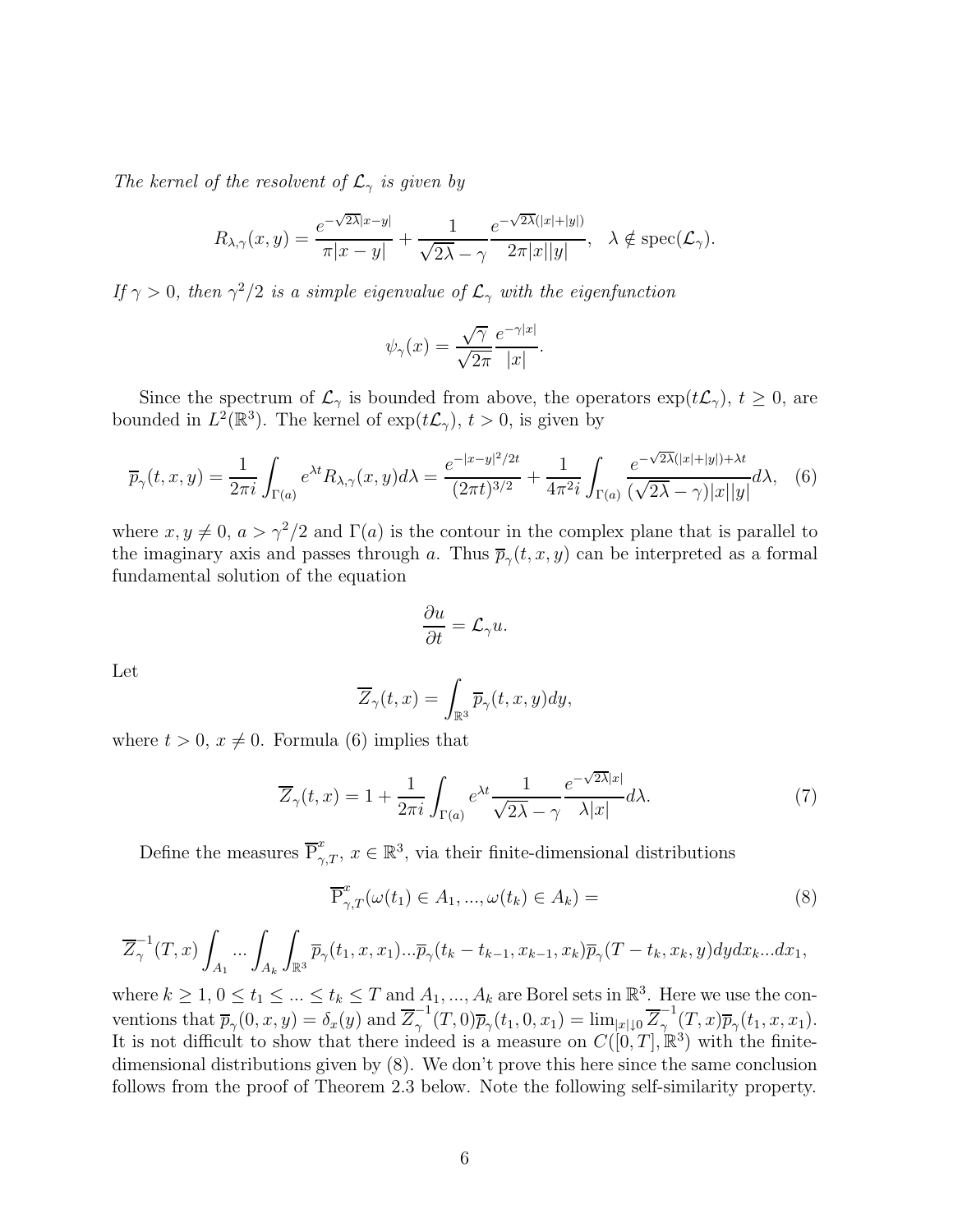**Theorem 2.2.** For  $a > 0$ , let  $f_a$ :  $C([0, T], \mathbb{R}^3) \rightarrow C([0, aT], \mathbb{R}^3)$  map a function  $\omega$  to the function  $f_a\omega$  via  $(f_a\omega)(t) = \sqrt{a}\omega(t/a)$ . Let  $f_a \overline{P}_{\gamma,T}^x$  be the push-forward of the measure  $\overline{\mathrm{P}}_{\gamma,T}^{x}$  by this mapping. Then

$$
\overline{p}_{\gamma}(ta, x\sqrt{a}, y\sqrt{a}) = a^{-3/2}\overline{p}_{\gamma\sqrt{a}}(t, x, y), \qquad \overline{Z}_{\gamma}(ta, x\sqrt{a}) = \overline{Z}_{\gamma\sqrt{a}}(t, x)
$$
(9)

and

$$
f_a \overline{P}_{\gamma,T}^x = \overline{P}_{\gamma/\sqrt{a},Ta}^{x\sqrt{a}}.
$$
 (10)

*Proof.* The first statement follows after making the change of variables  $\lambda' = \lambda/a$  in the integrals in the right hand sides of (6) and (7). The second statement now follows from (8).  $\Box$ 

Let us discuss an alternative construction of the measure  $P_{\gamma,T}^{x,\varepsilon}$  that uses short-range potentials. Let  $v_{\gamma}^{\varepsilon}$  be defined by (5). Let the Hamiltonian  $H_{\gamma,T}^{\varepsilon}$  be given by (1) with  $v_{\gamma}^{\varepsilon}$  instead of v, and the Gibbs measure  $P_{\gamma,T}^{x,\varepsilon}$  be given by (2) with  $\beta = 1$  and  $H_{\gamma,T}^{\varepsilon}$  in of  $H_T$ . The following theorem will be proved in Section 5.

**Theorem 2.3.** Let  $x \in \mathbb{R}^3 \setminus 0$ ,  $\gamma \in \mathbb{R}$  and  $T > 0$ . The measures  $P_{\gamma,T}^{x,\varepsilon}$  converge, in the sense of weak convergence of measures on  $C([0,T],\mathbb{R}^3)$ , as  $\varepsilon \downarrow 0$ , to the measure  $\overline{P}_{\gamma,T}^x$ .

From (8) it follows that the finite-dimensional distributions of  $\overline{P}_{\gamma'}^{x'}$  $\chi^{\mu}_{\gamma',T}$  converge to those of  $\overline{P}_{\gamma,T}^0$  as  $x' \to 0$  and  $\gamma' \to \gamma \in \mathbb{R}$ . If  $\gamma' \to -\infty$ , then they converge to the finitedimensional distributions of the Wiener measure on  $C([0, T], \mathbb{R}^3)$ . From Theorem 2.3 and Lemma 5.1 (from Section 5) it follows that the family  $\{ \overline{P}_{\gamma'}^{x'}\}$  $\gamma',T,\gamma' \leq c, |x'| \leq 1$ } is tight for each  $c \in \mathbb{R}$ , and therefore

$$
\lim_{x'\to 0,\gamma'\to\gamma} \overline{\mathbf{P}}_{\gamma',T}^{x'} = \overline{\mathbf{P}}_{\gamma,T}^0, \quad \lim_{x'\to 0,\gamma'\to-\infty} \overline{\mathbf{P}}_{\gamma',T}^{x'} = \mathbf{P}_T^0,
$$
\n(11)

where  $P_T^0$  is the Wiener measure and the limits are understood in the sense of weak convergence of measures.

#### 3 Distribution above the critical point

In this section we assume that  $\gamma = \gamma(T)$  is bounded and such that  $\gamma(T)\sqrt{T} \rightarrow +\infty$ as  $T \to +\infty$ . In particular, this covers the case when  $\gamma > 0$  does not depend on T. We examine the behavior of the polymer paths with respect to  $\overline{P}^x_{\gamma(T),T}$  as  $\overline{T} \to +\infty$ . First, we need the asymptotics of  $\overline{p}_1(t, x, y)$  and  $Z_1(t, x)$  when  $t \to +\infty$ .

**Lemma 3.1.** We have the following asymptotic expressions:

$$
\overline{p}_1(t, x, y) = \exp(t/2)(\psi_1(x)\psi_1(y) + q(t, x, y)), \tag{12}
$$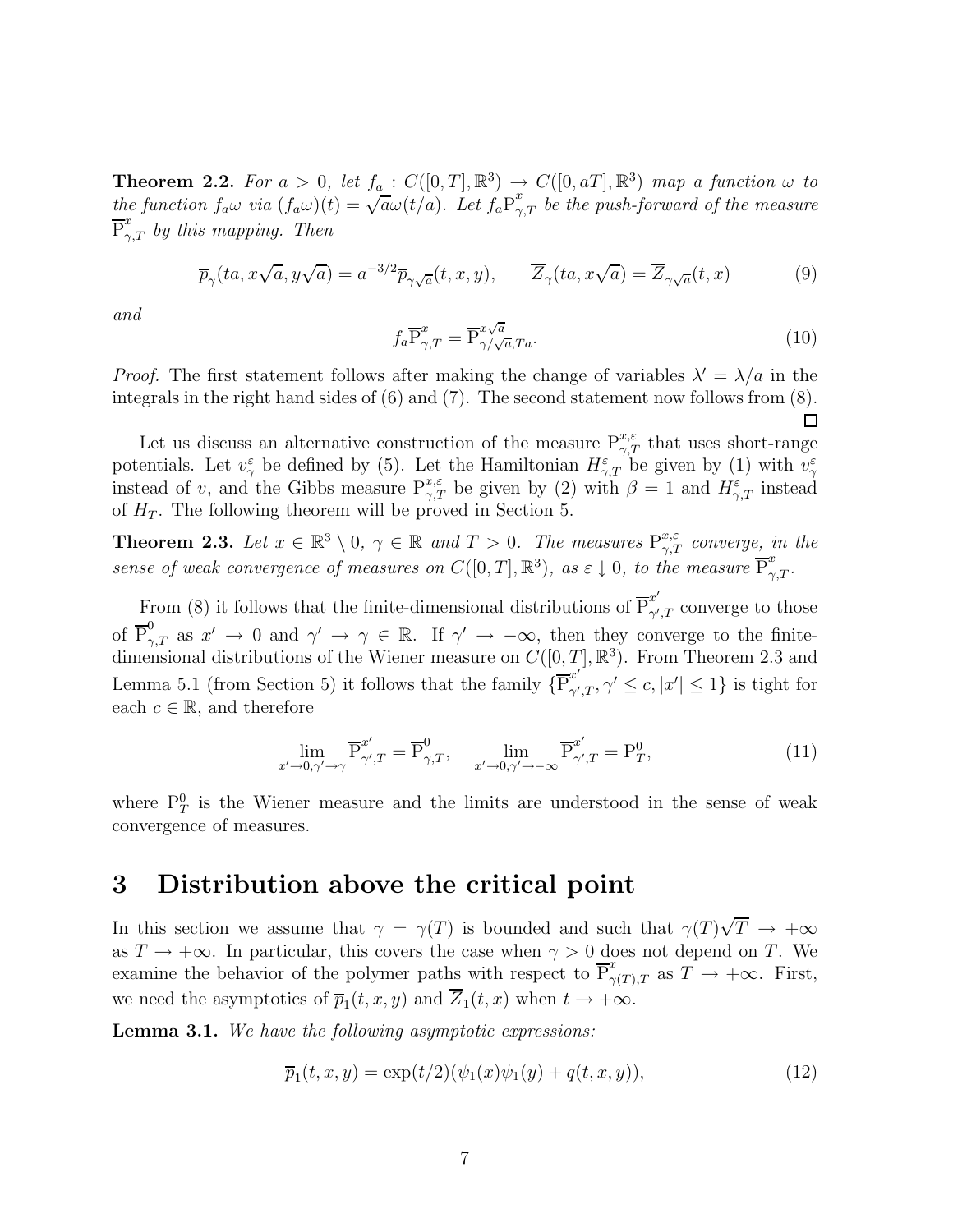where  $\lim_{t\to+\infty} \sup_{|x|,|y|\geq k} |q(t,x,y)| = 0$  for each  $k > 0$ ;

$$
\overline{Z}_1(t,x) = \exp(t/2)||\psi_1||_{L^1(\mathbb{R}^3)}(\psi_1(x) + Q(t,x)),\tag{13}
$$

where  $\lim_{t\to+\infty} \sup_{|x|\geq k} |Q(t,x)| = 0$  for each  $k > 0$ ;

$$
\overline{Z}_1^{-1}(s,x)\overline{p}_1(t,x,y) = \exp((t-s)/2)||\psi_1||_{L^1(\mathbb{R}^3)}^{-1}(\psi_1(y) + \widetilde{q}(s,t,x,y)),\tag{14}
$$

where  $\lim_{s,t\to+\infty} \sup_{|x|\leq k^{-1},|y|\geq k} |\widetilde{q}(s,t,x,y)| = 0$  for each  $k > 0$ .

*Proof.* Formula (12) follows immediately from (6) if the integral over  $\Gamma(a)$  in (6) is replaced by the integral over  $\Gamma(b)$ ,  $0 < b < \gamma^2/2$ , plus the residue at  $\lambda = \gamma^2/2 = 1/2$ . Formula (12) follows similarly from (7). □

Next, let us study the distribution of the end of the polymer with respect to the measure  $\overline{\mathrm{P}}_{\gamma(T),T}^{x}$  as  $T \to +\infty$ .

**Theorem 3.2.** If  $\gamma(T)$  is bounded and such that  $\gamma(T)\sqrt{T} \rightarrow +\infty$  as  $T \rightarrow +\infty$ , then the distribution of  $\gamma(T)\omega(T)$  with respect to the measure  $\overline{P}^x_{\gamma(T),T}$  converges, weakly, as  $T \rightarrow +\infty$ , to the distribution with the density  $\psi_1/||\psi_1||_{L^1(\mathbb{R}^3)}$ .

*Proof.* For fixed x, the density of  $\omega(T)$  with respect to the Lebesgue measure is equal to

$$
\overline{Z}_{\gamma(T)}^{-1}(T,x)\overline{p}_{\gamma(T)}(T,x,y).
$$

Therefore, the density of  $\gamma(T)\omega(T)$  is equal to

$$
\gamma(T)^{-3}\overline{Z}_{\gamma(T)}^{-1}(T,x)\overline{p}_{\gamma(T)}(T,x,y/\gamma(T)) = \overline{Z}_1^{-1}(\gamma^2(T)T,x\gamma(T))\overline{p}_1(\gamma^2(T)T,x\gamma(T),y).
$$

Here we used (9) with  $\gamma = 1$ ,  $a = \gamma^2(T)$  and  $t = T$ . The latter expression is equal to

$$
||\psi_1||_{L^1(\mathbb{R}^3)}^{-1}(\psi_1(y) + \tilde{q}(\gamma^2(T)T, \gamma^2(T)T, x\gamma(T), y)),
$$
\n(15)

 $\Box$ 

where  $\tilde{q}$  is the same as in Lemma 3.1. When  $T \to +\infty$ , the expression in (15) converges to  $\psi_1(x)/||\psi_1||_{L^1(\mathbb{R}^3)}$  uniformly in  $|y| > k$  by Lemma 3.1. This justifies the weak convergence.

Now let us examine the behavior of the polymer in a region separated both from zero and T. Let  $S(T)$  be such that

$$
\lim_{T \to +\infty} \gamma(T)\sqrt{S(T)} = \lim_{T \to +\infty} \gamma(T)\sqrt{T - S(T)} = +\infty.
$$
\n(16)

Let  $s > 0$  be fixed. Consider the process  $y^T(t) = \gamma(T)\omega(S(T) + t/\gamma^2(T))$ ,  $0 \le t \le s$ . Let

$$
r(t, x, y) = \frac{\overline{p}_1(t, x, y)\psi_1(y)}{\psi_1(x)} \exp(-t/2), \ \ y \neq 0.
$$
 (17)

Observe that  $\int_{\mathbb{R}^3} r(t, x, y) dy = 1$ , and therefore r serves as the transition density for a Markov process. Also note that  $\psi_1^2$  serves as an invariant density for the process.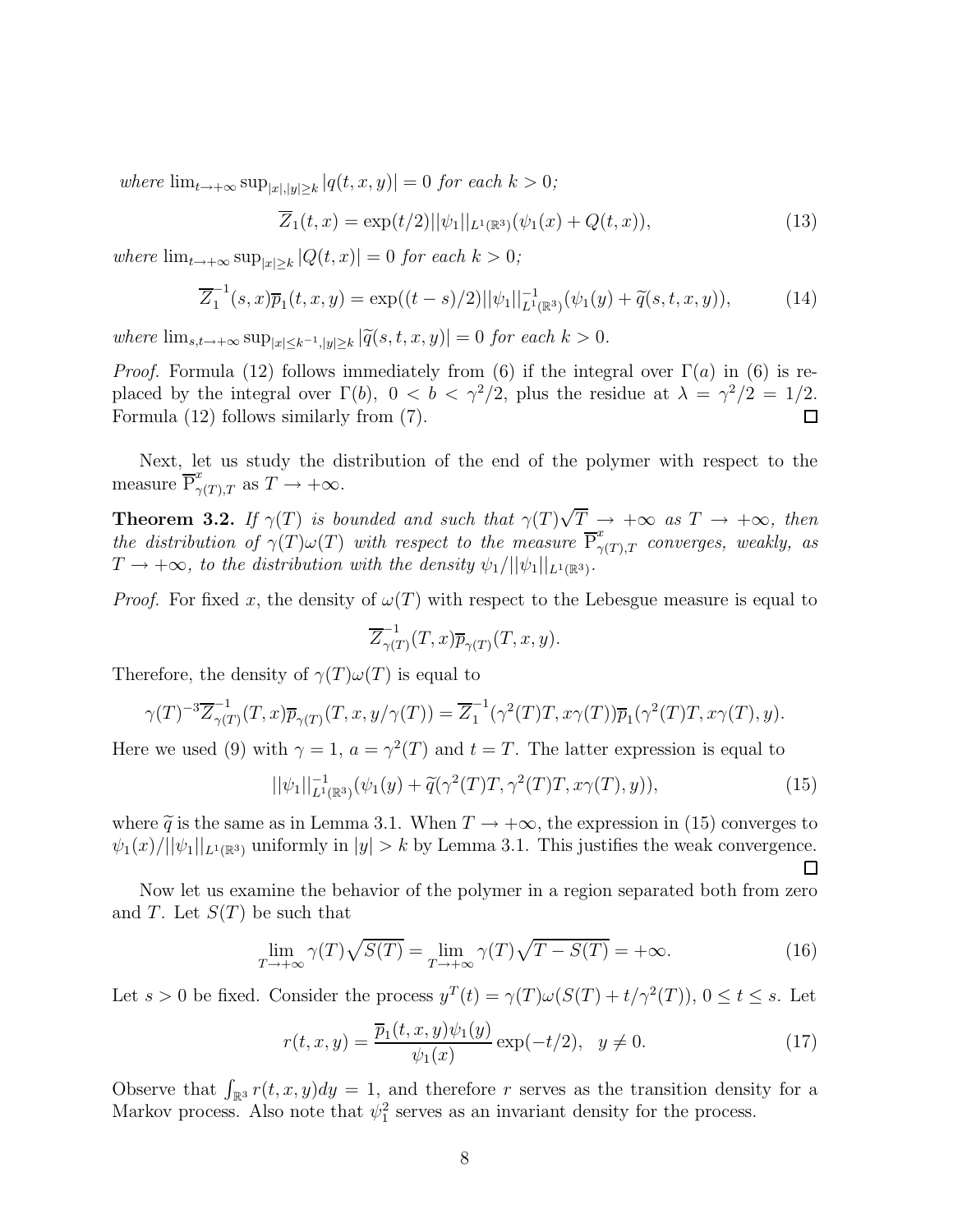**Theorem 3.3.** If  $\gamma(T)$  is bounded and such that  $\gamma(T)\sqrt{T} \to +\infty$  as  $T \to +\infty$ , then the distribution of the process  $y^T(t)$  with respect to the measure  $\overline{P}_{\gamma(T),T}^x$  converges as  $T \to +\infty$ , weakly in the space  $C([0, s], \mathbb{R}^3)$ , to the distribution of a stationary Markov process with transition density  $r(t, x, y)$  and the invariant measure whose density is  $\psi_1^2$ .

*Proof.* Let  $0 \le t_1 < ... < t_n \le s$ . The density of the random vector  $(y^T(t_1),..., y^T(t_n))$ with respect to the Lebesgue measure on  $\mathbb{R}^{3n}$  is equal to

$$
\rho^T(x_1, ..., x_n) =
$$
  

$$
\gamma(T)^{-3n}(\overline{Z}_{\gamma(T)}(T, x))^{-1}\overline{p}_{\gamma(T)}(S(T) + \frac{t_1}{\gamma^2(T)}, x, \frac{x_1}{\gamma(T)})\overline{p}_{\gamma(T)}(\frac{t_2 - t_1}{\gamma^2(T)}, \frac{x_1}{\gamma(T)}, \frac{x_2}{\gamma(T)})...
$$
  

$$
\dots \overline{p}_{\gamma(T)}(\frac{t_n - t_{n-1}}{\gamma^2(T)}, \frac{x_{n-1}}{\gamma(T)}, \frac{x_n}{\gamma(T)})\overline{Z}_{\gamma(T)}(T - S(T) - \frac{t_n}{\gamma^2(T)}, \frac{x_n}{\gamma(T)}).
$$

Applying (9) with  $\gamma = 1$ ,  $a = \gamma^2(T)$  and  $t = T$ , we see that the right hand side of this equality is equal to

$$
(\overline{Z}_1(\gamma^2(T)T, x\gamma(T)))^{-1}\overline{p}_1(\gamma^2(T)S(T) + t_1, x\gamma(T), x_1)\overline{p}_1(t_2 - t_1, x_1, x_2) \dots
$$
  
 
$$
\dots \overline{p}_1(t_n - t_{n-1}, x_{n-1}, x_n)\overline{Z}_1(\gamma^2(T)(T - S(T)) - t_n, x_n).
$$

We replace here all factors  $\overline{p}_1$ , except the first one, by r using (17). We replace the factors  $(\overline{Z}_1(\gamma^2(T)T, x\gamma(T)))^{-1}\overline{p}_1(\gamma^2(T)S(T)+t_1, x\gamma(T), x_1)$  and  $\overline{Z}_1(\gamma^2(T)(T-S(T))-t_n, x_n)$  by their asymptotic expansions given in Lemma 3.1. This leads to

$$
\rho^T(x_1, ..., x_n) = \psi_1^2(x_1) r(t_2 - t_1, x_1, x_2) ... r(t_n - t_{n-1}, x_{n-1}, x_n) + o(1), \quad T \to +\infty,
$$

where the remainder tends to zero uniformly in  $(x_1, ..., x_n)$  with  $\min(|x_1|, ..., |x_n|) \geq k$ . Since  $k > 0$  can be chosen to be arbitrarily small, this justifies the convergence of the finite dimensional distributions of  $y<sup>T</sup>$  to those of the Markov process. It remains to note that the family of measures induced by the processes  $y<sup>T</sup>$  is tight, as follows from Lemma 5.2.  $\Box$ 

Remark. Let us describe the generator of the limiting Markov process. Namely, let  $C_0(\mathbb{R}^3)$  be the space of continuous functions on  $\mathbb{R}^3$  with a finite limit at infinity. Consider the differential operator

$$
Mu(x) = \frac{1}{2}\Delta u(x) + \frac{(\nabla \psi_1(x), \nabla u(x))}{\psi_1(x)} = \frac{1}{2}\Delta u(x) - (1 + \frac{1}{|x|})\frac{\partial u(x)}{\partial r}, \quad x \neq 0,
$$

$$
Mu(0) = \lim_{|x| \downarrow 0} (\frac{1}{2}\Delta u(x) - (1 + \frac{1}{|x|})\frac{\partial u(x)}{\partial r}).
$$

Note that in the spherical coordinates  $M$  can be written as

$$
Mu = \frac{1}{2} \left( \frac{\partial^2 u}{\partial r^2} + \frac{1}{r^2} \widetilde{\Delta} u \right) - \frac{\partial u}{\partial r},
$$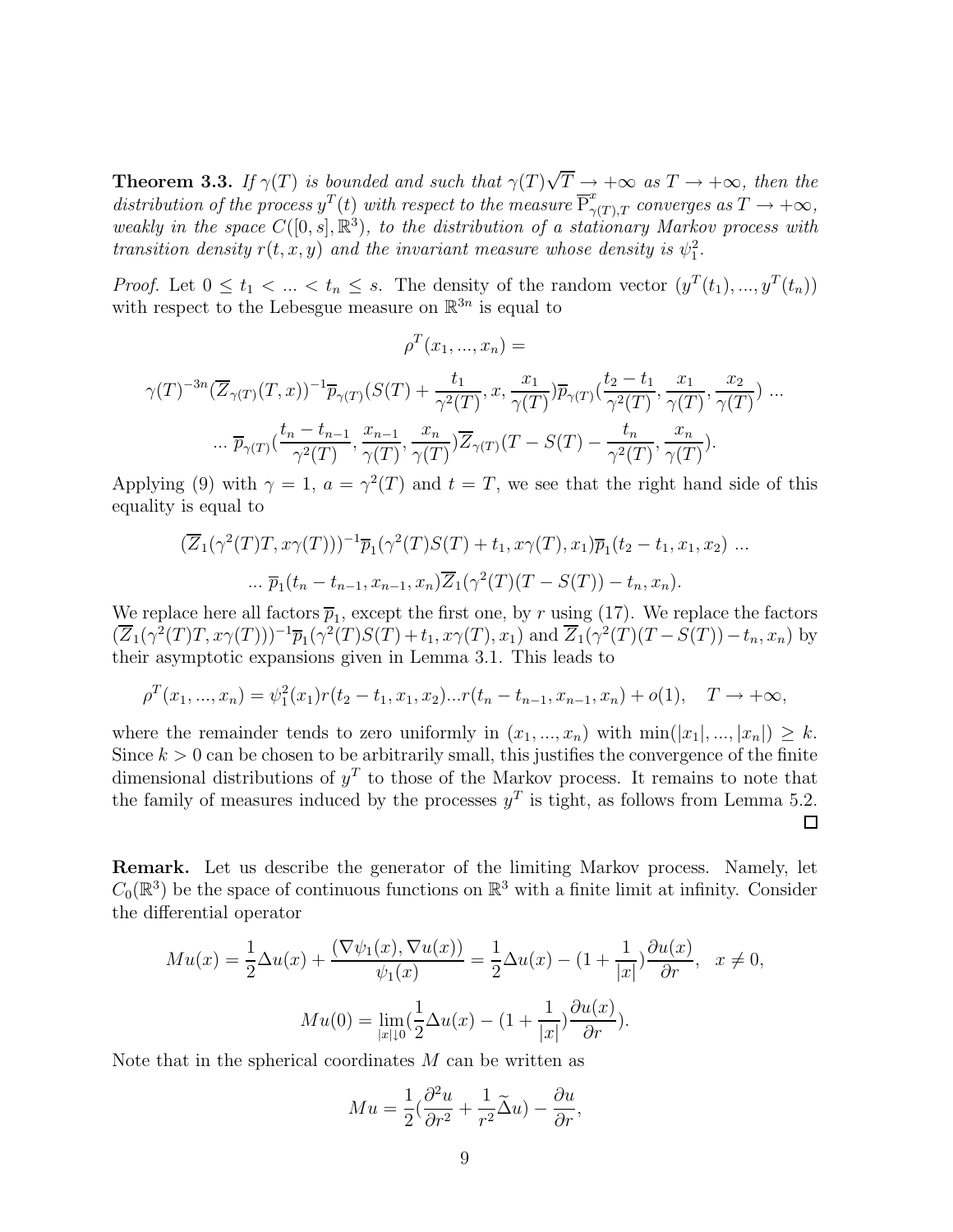where  $\tilde{\Delta}$  is the Beltrami-Laplace operator on the sphere. For fixed x, the function  $r(t, x, y)$ satisfies

$$
\frac{\partial r(t,x,y)}{\partial t}=M^*r(t,x,y),\ \ t>0,\ y\in\mathbb{R}^3\setminus 0,
$$

where  $M^*$  is the formal adjoint of M. From here it easily follows ([15]) that the generator in the space  $C_0(\mathbb{R}^3)$  of the Markov family with transition density  $r(t, x, y)$  is given by the operator M with the domain

$$
\mathcal{D} = \{ u \in C^2(\mathbb{R}^3 \setminus \{0\}) \cap C_0(\mathbb{R}^3) : M u \in C_0(\mathbb{R}^3), \lim_{r \downarrow 0} \frac{\int_{S^2} u(r, \varphi) d\mu(\varphi) - u(0)}{r} = 0 \},\
$$

where  $\mu$  is the Haar probability measure on  $S^2$ . The radial part of the limiting process is then a diffusion on the positive semi-axis with unit diffusion coefficient, unit drift towards the origin and reflection at the origin. If we denote the radial part of the limiting process by  $R_t$ , then the spherical part of the limiting process  $S_t$  on  $S^2$  satisfies

$$
dS_t = \frac{1}{R_t} dB_t, \quad R_t \neq 0. \tag{18}
$$

Here  $B_t$  is the diffusion on the sphere whose generator is one half of the Beltrami-Laplace operator  $\tilde{\Delta}$ . It is not difficult to see that if we denote the the first time when  $R_t = 0$  by  $\tau$ , then the sets of limit points of  $S_t$  as  $t \uparrow \tau$  or  $t \downarrow \tau$  coincide with the entire sphere  $S^2$ . For  $t > 0$  the distribution of  $S_{\tau+t}$  is uniform on the sphere.

**Remark.** If instead of assuming that  $\lim_{T\to+\infty} \gamma(T)\sqrt{S(T)} = +\infty$  we assume that  $S(T) = 0$ , the result of Theorem 3.3 will hold with the only difference that the initial distribution for the limiting Markov process will now be concentrated at  $x \lim_{T \to +\infty} \gamma(T)$ , instead of being the invariant distribution, provided that the latter limit exists.

#### 4 Distribution near and below the critical point

In this section we assume that  $\gamma = \gamma(T)$  is such that  $\gamma(T)\sqrt{T} \to \varkappa \in [-\infty, +\infty)$  as  $T \to$  $+\infty$ . In particular, this covers the case when  $\gamma < 0$  does not depend on T. We examine the behavior of the polymer paths with respect to  $\overline{P}_{\gamma(T),T}^x$  as  $T \to +\infty$ .

Consider the process  $y^T(t) = \omega(t) / \sqrt{T}$ ,  $0 \le t \le 1$ . Applying (10) with  $a = 1/T$ , we see that the distribution of the process  $y^T$  with respect to the measure  $\overline{P}^x_{\gamma(T),T}$  coincides with the distribution of the process  $\omega(t)$ ,  $t \in [0, 1]$ , with respect to the measure P  $x/\sqrt{T}$  $\frac{\alpha}{\gamma(T)\sqrt{T},1}$ . Since  $x/\sqrt{T} \to 0$  and  $\gamma(T)\sqrt{T} \to \varkappa$  as  $T \to +\infty$ , the following theorem is a consequence of (11).

Theorem 4.1. (Self-similarity near the critical point) If  $\gamma = \gamma(T)$  is such that  $\gamma(T)\sqrt{T} \to \varkappa \in (-\infty, +\infty)$  as  $T \to +\infty$ , then the distribution of the process  $y^T(t)$  with respect to the measure  $\overline{P}_{\gamma(T),T}^x$  converges as  $T \to +\infty$  to the measure  $\overline{P}_{\gamma}^0$ ο<br>π,1·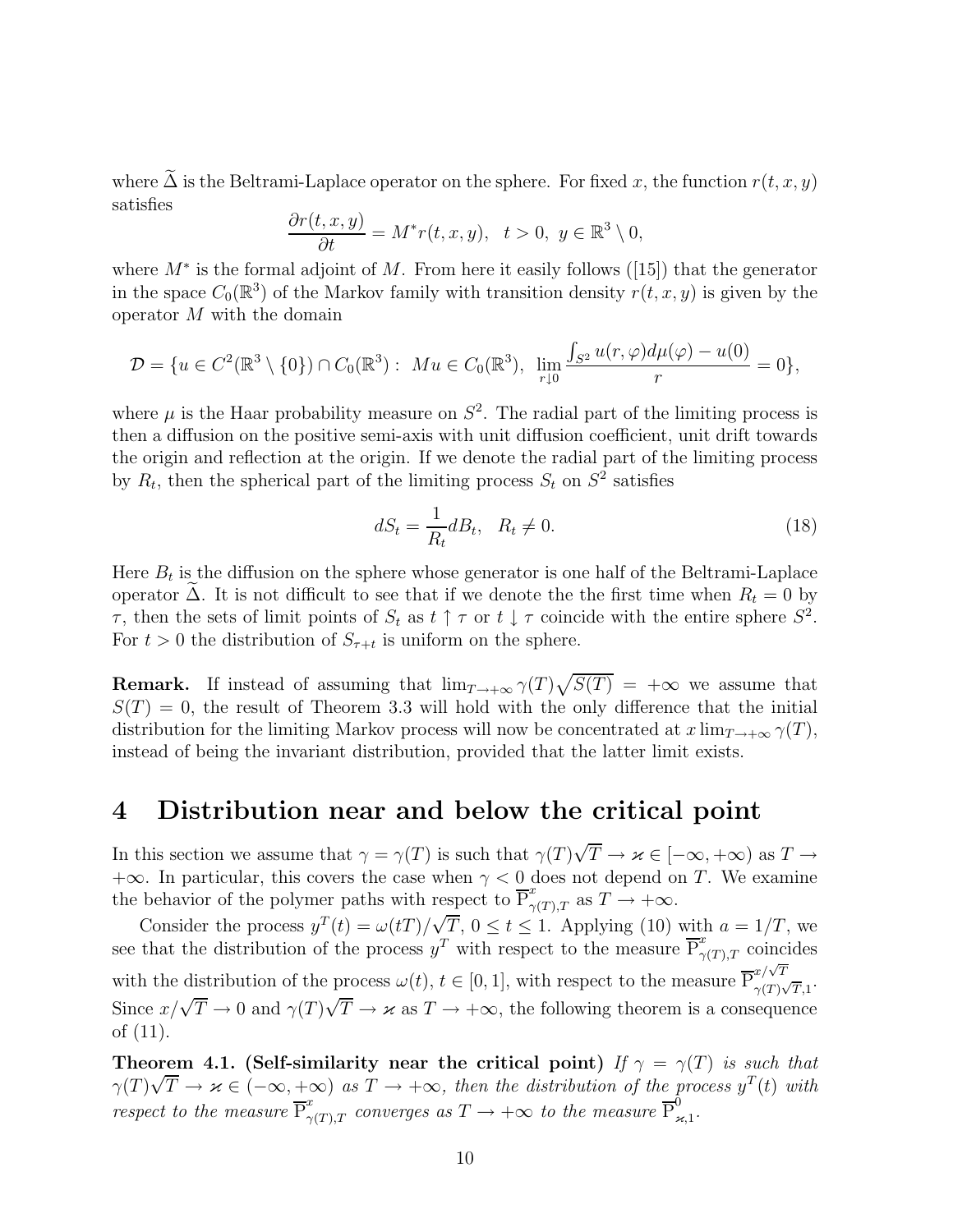If  $\gamma = \gamma(T)$  is such that  $\gamma(T)\sqrt{T} \to -\infty$  as  $T \to +\infty$ , then the distribution of the process  $y^T(t)$  with respect to the measure  $\overline{P}_{\gamma,T}^x$  converges as  $T \to +\infty$  to the distribution of the 3-dimensional Brownian motion.

The finite-dimensional distributions of the limiting process can be written out using (6) and (8). In particular, when  $\varkappa = 0$ , the distribution of the limiting process is the same as the distribution of the corresponding process in the case of the smooth potential with  $\beta = \beta_{cr}$  (see [9]).

Let us show that the limiting distribution of  $y^T(T)$  is compound Gaussian.

**Theorem 4.2.** The distribution of  $\omega(1)$  (induced by the measure  $\overline{P}_{\nu}^{0}$  $\int_{\varkappa,1}^{\infty}$ ) is compound Gaussian, i.e., its density is given by

$$
q_{\varkappa}(y) = \int_0^1 \frac{e^{-|y|^2/2\tau}}{(2\pi\tau)^{3/2}} v_{\varkappa}(\tau) d\tau,
$$

where  $v_{\varkappa}(\tau) > 0, \tau \in [0,1], \varkappa \in \mathbb{R}$ .

*Proof.* By (11), (7) and (8), the density of  $\omega(1)$  with respect to the Lebesgue measure is equal to

$$
q_{\varkappa}(y) = \lim_{|x|\downarrow 0} \frac{\overline{p}_{\varkappa}(1,x,y)}{\overline{Z}_{\varkappa}(1,x)} = \frac{1}{2\pi} \int_{\Gamma(a)} \frac{e^{-\sqrt{2\lambda}|y|+\lambda}}{(\sqrt{2\lambda}-\varkappa)|y|} d\lambda \left( \int_{\Gamma(a)} \frac{e^{\lambda} d\lambda}{(\sqrt{2\lambda}-\varkappa)\lambda} \right)^{-1},
$$

where  $a > \varkappa^2/2$ . Note that

$$
\frac{e^{-\sqrt{2\lambda}|y|}}{2\pi|y|} = \int_0^\infty \frac{e^{-|y|^2/2\tau}}{(2\pi\tau)^{3/2}} e^{-\lambda\tau} d\tau = \int_0^\infty \frac{d}{d\tau} \left(\frac{e^{-|y|^2/2\tau}}{(2\pi\tau)^{3/2}}\right) \frac{e^{-\lambda\tau}}{\lambda} d\tau, \ \lambda \in \Gamma(a).
$$

We put this expression in the first integral in the previous formula. The integration by parts above was needed to guarantee the absolute convergence of the double integral and to change the order of integration. Below we will move the derivative back to the second factor. Thus

$$
q_{\varkappa}(y) = \int_0^\infty \frac{d}{d\tau} \left( \frac{e^{-|y|^2/2\tau}}{(2\pi\tau)^{3/2}} \right) u_{\varkappa}(\tau) d\tau, \qquad u_{\varkappa}(\tau) = K \int_{\Gamma(a)} \frac{e^{\lambda(1-\tau)} d\lambda}{(\sqrt{2\lambda} - \varkappa)\lambda},\tag{19}
$$

where

$$
K = \left(\int_{\Gamma(a)} \frac{e^{\lambda} d\lambda}{(\sqrt{2\lambda} - \varkappa)\lambda}\right)^{-1}
$$

If  $\tau \geq 1$  and Re $\lambda \geq a$ , then the integrand in the second integral in (19) is analytic in  $\lambda$ and of order  $O(|\lambda|^{-3/2})$  as  $|\lambda| \to \infty$ . Thus  $u_{\varkappa}(\tau) = 0$  for  $\tau \ge 1$ , and

$$
q_{\varkappa}(y) = \int_0^1 \frac{d}{d\tau} \left( \frac{e^{-|y|^2/2\tau}}{(2\pi\tau)^{3/2}} \right) u_{\varkappa}(\tau) d\tau = \int_0^1 \frac{e^{-|y|^2/2\tau}}{(2\pi\tau)^{3/2}} v_{\varkappa}(\tau) d\tau, \tag{20}
$$

.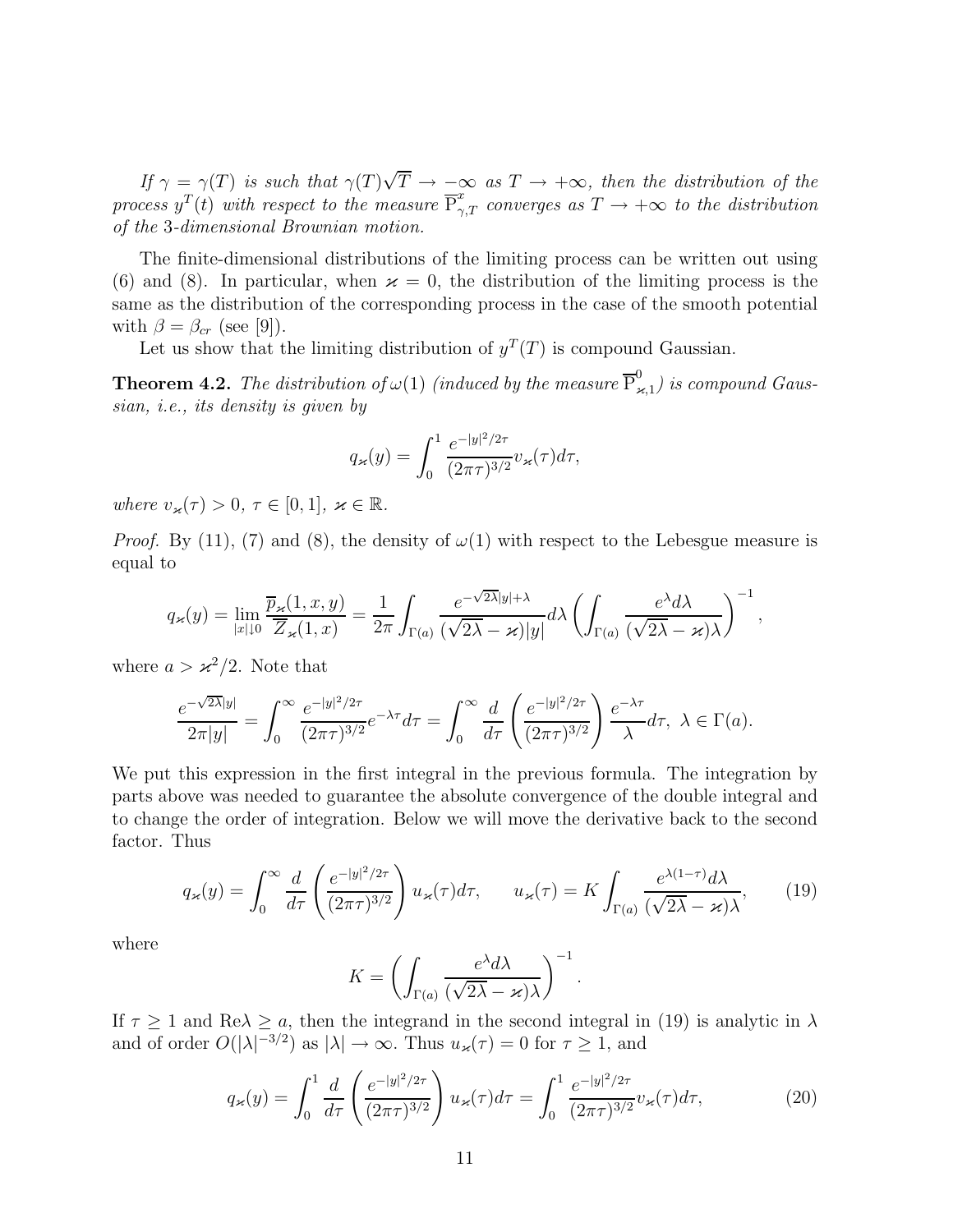where

$$
v_{\varkappa}(\tau) = -u_{\varkappa}'(\tau) = K \int_{\Gamma(a)} \frac{e^{\lambda(1-\tau)} d\lambda}{(\sqrt{2\lambda} - \varkappa)}, \quad 0 < \tau < 1.
$$

Since the integral over  $\Gamma(a)$  is equal to the integral over a contour around negative  $\lambda$ semiaxis (plus the contribution from the residue at  $\alpha^2/2$  if  $\alpha > 0$ ), we have

$$
\int_{\Gamma(a)} \frac{e^{\lambda(1-\tau)} d\lambda}{(\sqrt{2\lambda} - \varkappa)} = 2i \int_0^\infty \frac{\sqrt{2\sigma} e^{-\sigma(1-\tau)} d\sigma}{2\sigma + \varkappa^2} + \delta 2\pi i \varkappa e^{\varkappa^2(1-\tau)/2}, \quad 0 < \tau < 1,\tag{21}
$$

where  $\delta = 1$  if  $\varkappa > 0$ ,  $\delta = 0$  if  $\varkappa \leq 0$ .

Let us evaluate  $K$ . We have

$$
K^{-1} = \int_{\Gamma(a)} \frac{e^{\lambda} d\lambda}{(\sqrt{2\lambda} - \varkappa)\lambda} = \int_{\Gamma(a)} \frac{(\sqrt{2\lambda} + \varkappa)e^{\lambda} d\lambda}{(2\lambda - \varkappa^2)\lambda} = \int_{\Gamma(a)} \frac{\sqrt{2\lambda}e^{\lambda} d\lambda}{(2\lambda - \varkappa^2)\lambda} + \int_{\Gamma(a)} \frac{\varkappa e^{\lambda} d\lambda}{(2\lambda - \varkappa^2)\lambda}.
$$
\n(22)

The first integral  $I_1$  in the right-hand side can be written as the integral over the contour around the negative  $\lambda$ -semiaxis plus the contribution from the residue at  $\alpha^2/2$ , i.e.

$$
I_1 = -2\sqrt{2}i \int_0^\infty \frac{e^{-\sigma} d\sigma}{(2\sigma + \varkappa^2)\sqrt{\sigma}} + 2\pi i \frac{e^{\varkappa^2/2}}{|\varkappa|}.
$$

We make the substitution  $\sigma \to \sigma^2$  in the first term of the right-hand side and rewrite the second term using the identity

$$
\frac{\pi}{|\varkappa|} = \int_0^\infty \frac{\sqrt{2}d\sigma}{\sigma^2 + \varkappa^2/2}.
$$

The second integral in the right-hand side of (22) can be expressed through the residues at  $\lambda = 0$  and  $\lambda = \varkappa^2/2$ . This implies, that

$$
K^{-1} = 2\sqrt{2}i \int_0^\infty \frac{e^{\varkappa^2/2} - e^{-\sigma^2}}{\sigma^2 + \varkappa^2/2} d\sigma + 2\pi i \frac{e^{\varkappa^2/2} - 1}{\varkappa}.
$$

This and (21) show that  $v_{\varkappa}(\tau) > 0$  for all  $0 \le \tau \le 1$ ,  $-\infty < \varkappa < \infty$ . This together with (20) justify the statement. (20) justify the statement.

# 5 Proof of Theorem 2.3. Tightness of certain families of processes

Proof of Theorem 2.3. As follows from (3) and (4), the finite-dimensional distributions of  $P_{\gamma,T}^{x,\varepsilon}$  are given by

$$
\mathbf{P}^{x,\varepsilon}_{\gamma,T}(\omega(t_1)\in A_1,...,\omega(t_k)\in A_k)=
$$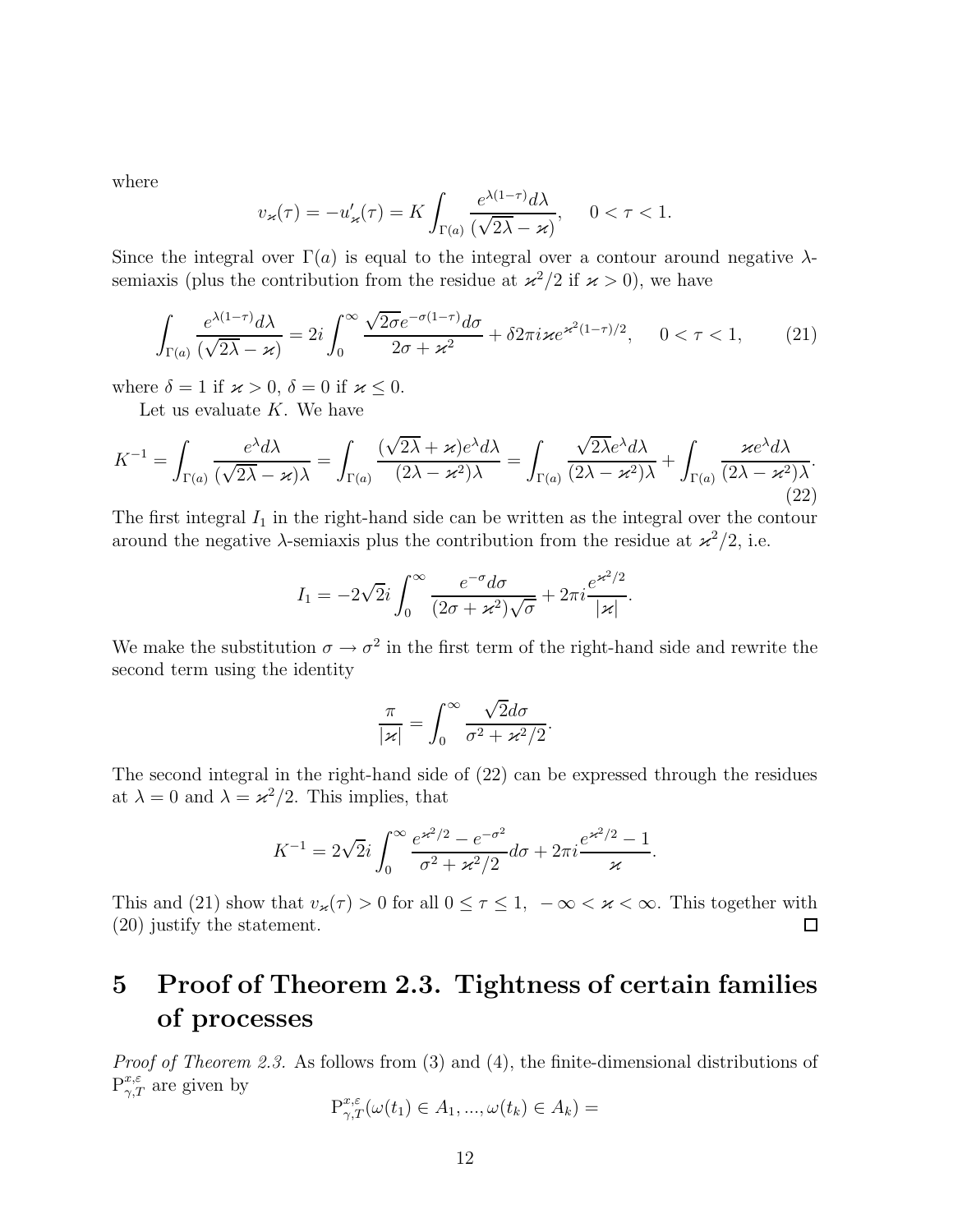$$
(\widetilde{Z}_{\gamma}^{\varepsilon})^{-1}(T,x)\int_{A_{1}}\ldots\int_{A_{k}}\int_{\mathbb{R}^{3}}\widetilde{p}_{\gamma}^{\varepsilon}(t_{1},x,x_{1})\ldots\widetilde{p}_{\gamma}^{\varepsilon}(t_{k}-t_{k-1},x_{k-1},x_{k})\widetilde{p}_{\gamma}^{\varepsilon}(T-t_{k},x_{k},y)dydx_{k}...dx_{1},
$$

where  $\widetilde{p}_{\gamma}^{\varepsilon}(t,x,y)$  is the fundamental solution of the parabolic equation

$$
\frac{\partial u}{\partial t} = \widetilde{L}_{\gamma}^{\varepsilon} u := \frac{1}{2} \Delta u + v_{\gamma}^{\varepsilon} u
$$

and

$$
\widetilde{Z}_{\gamma}^{\varepsilon}(t,x)=\int_{\mathbb{R}^{3}}\widetilde{p}_{\gamma}^{\varepsilon}(t,x,y)dy.
$$

Since  $\overline{P}_{\gamma,T}^x(\omega(t_i) = 0)$  for some  $1 \leq i \leq k$ ) = 0, in order to demonstrate the convergence of the finite-dimensional distributions, it is sufficient to prove that  $\lim_{\varepsilon \downarrow 0} \overline{Z}_{\gamma}^{\varepsilon}(t, x) =$  $\overline{Z}_{\gamma}(t,x)$  and that for continuous functions with compact supports  $\varphi_1,...,\varphi_k$  such that  $\text{supp}(\varphi_i) \subset \mathbb{R}^3 \setminus 0, 1 \leq i \leq k$ , we have

$$
\lim_{\varepsilon \downarrow 0} \int_{\mathbb{R}^3} \dots \int_{\mathbb{R}^3} \widetilde{p}_{\gamma}^{\varepsilon}(t_1, x, x_1) \dots \widetilde{p}_{\gamma}^{\varepsilon}(t_k - t_{k-1}, x_{k-1}, x_k) \varphi_1(x_1) \dots \varphi_k(x_k) dx_k \dots dx_1 =
$$
\n
$$
\int_{\mathbb{R}^3} \dots \int_{\mathbb{R}^3} \overline{p}_{\gamma}(t_1, x, x_1) \dots \overline{p}_{\gamma}(t_k - t_{k-1}, x_{k-1}, x_k) \varphi_1(x_1) \dots \varphi_k(x_k) dx_k \dots dx_1.
$$
\n(23)

Let us start by showing that for each  $k \in (0, 1)$  and continuous function  $\varphi$  with compact support we have

$$
\lim_{\varepsilon \downarrow 0} ||v_{\varepsilon} - v||_{C(F \times [k, 1/k])} = 0,
$$
\n(24)

where

$$
v_{\varepsilon} = \int_{\mathbb{R}^3} \widetilde{p}_{\gamma}^{\varepsilon}(t, x, y) \varphi(y) dy, \quad v = \int_{\mathbb{R}^3} \overline{p}_{\gamma}(t, x, y) \varphi(y) dy, \quad F = \{x \in \mathbb{R}^3 : |x| \in [k, 1/k] \}.
$$

Consider

$$
u_{\lambda,\varepsilon} = (\mathcal{L}^{\varepsilon}_{\gamma} - \lambda)^{-1} \varphi, \quad u_{\lambda} = (\mathcal{L}_{\gamma} - \lambda)^{-1} \varphi, \quad \lambda \notin \text{spec}(\mathcal{L}_{\gamma}).
$$

It is shown in [1] that  $\mathcal{L}^{\varepsilon}_{\gamma}$  converges to  $\mathcal{L}_{\gamma}$  in the norm resolvent sense when  $\lambda \notin \text{spec}(\mathcal{L}_{\gamma})$ . Thus

$$
||u_{\lambda,\varepsilon} - u_{\lambda}||_{L^{2}(\mathbb{R}^{3})} \to 0 \text{ as } \varepsilon \downarrow 0, \quad \lambda \notin \text{spec}(\mathcal{L}_{\gamma}).
$$
\n(25)

Since there is a neighborhood of  $F$  (that does not include the origin) where

$$
(\frac{\Delta}{2} - \lambda)u_{\lambda,\varepsilon} = (\frac{\Delta}{2} - \lambda)u_{\lambda} = 0, \quad 0 < \varepsilon \le \varepsilon_0,
$$
\n(26)

when  $\varepsilon_0$  is small enough, from standard a priori estimates for elliptic equations and (25) it follows that

$$
||u_{\lambda,\varepsilon} - u_{\lambda}||_{C(F)} \to 0 \text{ as } \varepsilon \downarrow 0, \quad \lambda \notin \text{spec}(\mathcal{L}_{\gamma}).
$$
 (27)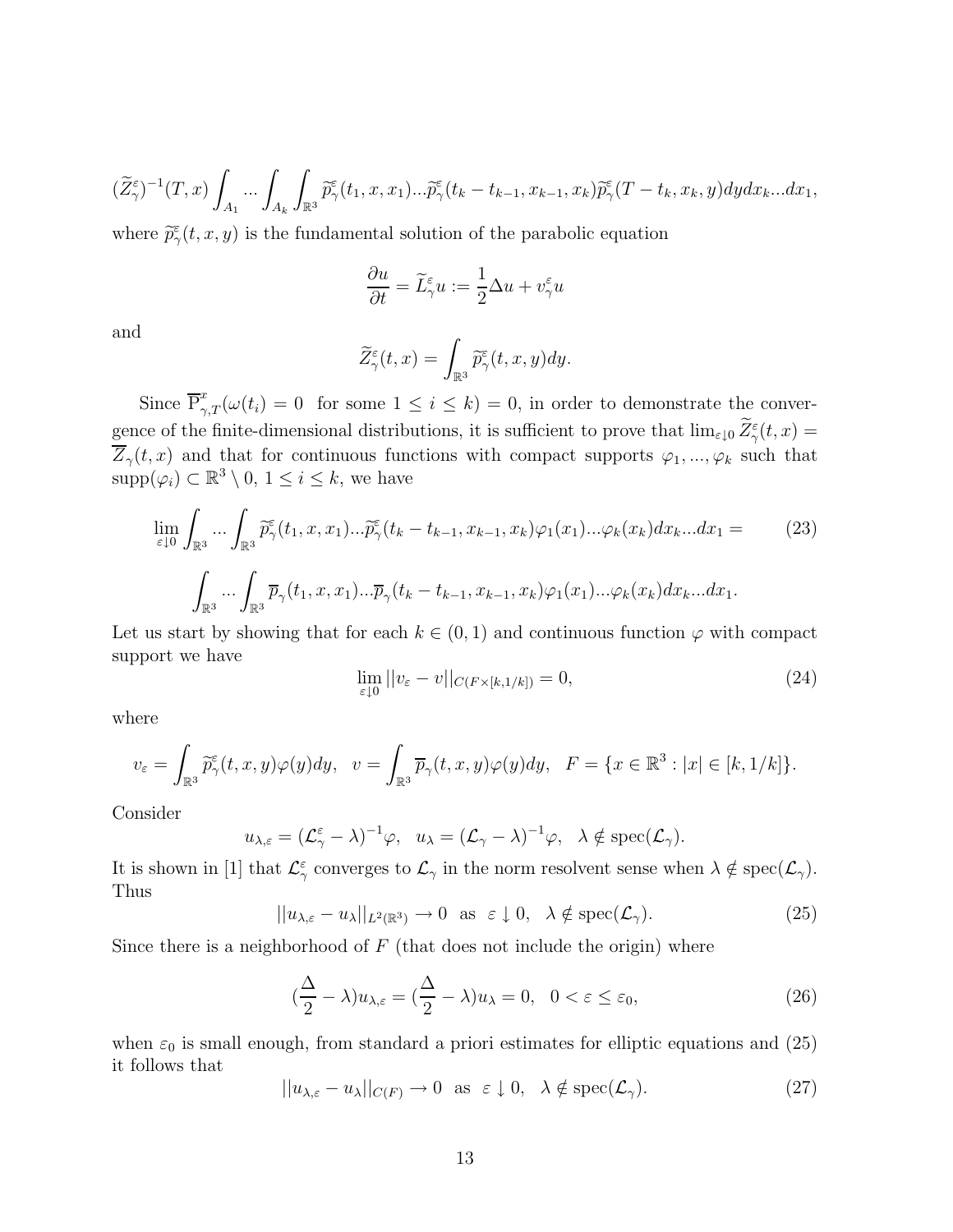We have

$$
v_{\varepsilon} = \frac{1}{2\pi i} \int_{\Gamma(a)} (\mathcal{L}_{\gamma}^{\varepsilon} - \lambda)^{-1} \varphi e^{\lambda t} d\lambda, \quad v = \frac{1}{2\pi i} \int_{\Gamma(a)} (\mathcal{L}_{\gamma} - \lambda)^{-1} \varphi e^{\lambda t} d\lambda.
$$
 (28)

Since the norm of the resolvent of an operator does not exceed the distance from the spectrum, we have

$$
||u_{\lambda,\varepsilon}||_{L^{2}(\mathbb{R}^{3})}, \quad ||u_{\lambda}||_{L^{2}(\mathbb{R}^{3})} \leq c|\lambda|^{-1}, \quad \lambda \in \Omega_{a}, \quad 0 < \varepsilon \leq \varepsilon_{0}, \tag{29}
$$

where  $\Omega_a$  is the region in the complex  $\lambda$ -plane which is to the right of the two rays starting at  $\lambda = a$  and forming  $\pi/4$  angles with the the ray  $[a, -\infty)$ . From here it follows that the contour  $\Gamma(a)$  in (28) can be replaced by  $\Gamma'(a) = \partial \Omega_a$ :

$$
v_{\varepsilon} = \frac{1}{2\pi i} \int_{\Gamma'(a)} u_{\lambda,\varepsilon} e^{\lambda t} d\lambda, \quad v = \frac{1}{2\pi i} \int_{\Gamma'(a)} u_{\lambda} e^{\lambda t} d\lambda. \tag{30}
$$

From (26) and (29) it follows that

 $||u_{\lambda,\varepsilon}||_{H^2(F)},$   $||u_{\lambda}||_{H^2(F)} \leq c', \quad \lambda \in \Gamma'(a), \quad 0 < \varepsilon \leq \varepsilon_0,$  (31)

for some constant  $c'$ , and the Sobolev embedding theorem implies that

$$
||u_{\lambda,\varepsilon}||_{C(F)}, \quad ||u_{\lambda}||_{C(F)} \le c'', \quad \lambda \in \Gamma'(a), \quad 0 < \varepsilon \le \varepsilon_0. \tag{32}
$$

This allows us to split the contour of integration in the integrals in (30) into two parts: a part where  $|\lambda| >> 1$  and a bounded contour. The contribution to  $v_{\varepsilon}$  and v from the first part can be made arbitrarily small. The Lebesgue dominated convergence theorem implies that the difference of the integrals over the bounded part of the contour tends to zero. Thus we have (24).

It is easy to see that (24) implies (23). Let us now prove that  $\lim_{\varepsilon \downarrow 0} \overline{Z}_{\gamma}^{\varepsilon}(t, x) = \overline{Z}_{\gamma}(t, x)$ . Let  $\xi$  be an infinitely smooth function that is equal to zero for  $|x| \leq 1$  and equal to one for  $|x| \geq 2$ . Let

$$
\widetilde{Z}_{\gamma}^{\varepsilon}=\widetilde{Z}_{\gamma}^{\varepsilon,1}+\widetilde{Z}_{\gamma}^{\varepsilon,2},\ \ \overline{Z}_{\gamma}=\overline{Z}_{\gamma}^{1}+\overline{Z}_{\gamma}^{2},
$$

where

$$
\widetilde{Z}^{\varepsilon,1}_{\gamma}(t,x)=\int_{\mathbb{R}^{3}}\widetilde{p}^{\varepsilon}_{\gamma}(t,x,y)\xi(y)dy,\quad \widetilde{Z}^{\varepsilon,2}_{\gamma}(t,x)=\int_{\mathbb{R}^{3}}\widetilde{p}^{\varepsilon}_{\gamma}(t,x,y)(1-\xi(y))dy,
$$

and  $\overline{Z}_{\gamma}^{1}$  $\frac{1}{\gamma},\ \overline{Z}_{\gamma}^2$ <sup>2</sup>/<sub>7</sub> are defined similarly. Then  $\lim_{\varepsilon \downarrow 0} \widetilde{Z}_{\gamma}^{\varepsilon,2}(t,x) = \overline{Z}_{\gamma}^2$  $\frac{2}{\gamma}(t, x)$  by (24) with  $\varphi = 1 - \xi$ . In order to estimate  $|\widetilde{Z}_{\gamma}^{\varepsilon,1}(t,x)-\overline{Z}_{\gamma}^{1}$  $\sigma_{\gamma}(t,x)$ , we consider the following problem:

$$
\frac{\partial u}{\partial t} - \mathcal{L}_{\gamma}^{\varepsilon} u = h, \quad u(0, x) = \xi(x), \tag{33}
$$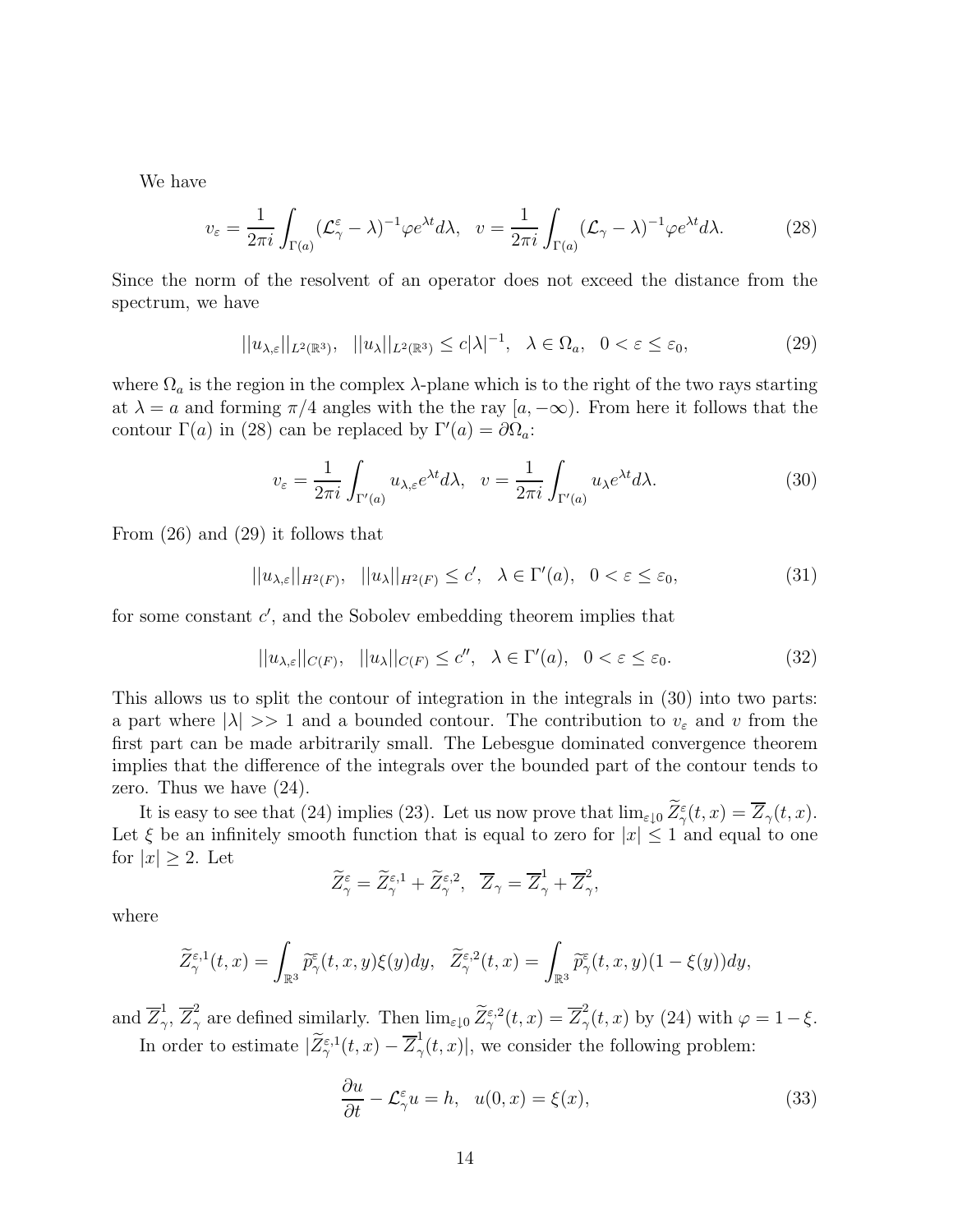where  $h \in C_0^{\infty}(\mathbb{R}^3)$  depends on x only. The solution of this equation has the form

$$
u = \widetilde{Z}_{\gamma}^{\varepsilon,1} - \frac{1}{2\pi i} \int_{\Gamma'(a)} \lambda^{-1} (\mathcal{L}_{\gamma}^{\varepsilon} - \lambda)^{-1} h e^{\lambda t} d\lambda.
$$

Note that  $u(t, x) = \xi(x)$  satisfies (33) with  $h = -\Delta \xi/2$ . Thus

$$
\xi = \widetilde{Z}_{\gamma}^{\varepsilon,1} + \frac{1}{4\pi i} \int_{\Gamma'(a)} \lambda^{-1} (\mathcal{L}_{\gamma}^{\varepsilon} - \lambda)^{-1} (\Delta \xi) e^{\lambda t} d\lambda.
$$

The same formula is valid with  $\overline{Z}_{\gamma}^{1}$ <sup>1</sup>/<sub>7</sub> instead of  $\mathcal{Z}_{\gamma}^{\varepsilon,1}$  and  $\mathcal{L}_{\gamma}$  instead of  $\mathcal{L}_{\gamma}^{\varepsilon}$ . Therefore,

$$
|\widetilde{Z}^{\varepsilon,1}_{\gamma}(t,x)-\overline{Z}^1_{\gamma}(t,x)|=\frac{1}{4\pi}|\int_{\Gamma'(a)}\lambda^{-1}(\mathcal{L}^{\varepsilon}_\gamma-\lambda)^{-1}(\Delta\xi)e^{\lambda t}d\lambda-\int_{\Gamma'(a)}\lambda^{-1}(\mathcal{L}_\gamma-\lambda)^{-1}(\Delta\xi)e^{\lambda t}d\lambda|.
$$

Note that  $\Delta \xi$  has compact support, and therefore we can treat the right hand side in this formula in the same way as we treated the difference between  $v_{\varepsilon}$  and v thus obtaining that  $\lim_{\varepsilon \downarrow 0} \widetilde{Z}_{\gamma}^{\varepsilon,1}(t,x) = \overline{Z}_{\gamma}^{1}$  $\frac{1}{\gamma}(t,x).$ 

It remains to note that the family of measures  $P_{\gamma,T}^{x,\varepsilon}$ ,  $0 < \varepsilon \leq 1$ , is tight, as follows from Lemma 5.1.

**Remark.** It follows from the arguments above that for any  $c, t > 0$ , there is a constant C such that  $\overline{Z}_{\gamma}^{\varepsilon}(t,x) \leq C$  provided that  $\varepsilon \leq c$ ,  $1/c \leq |x| \leq c$  and  $\gamma \leq c$ .

Next we prove two statements that are needed for the proofs of Theorems 2.3 and 3.3. Note that we already demonstrated the convergence of partition functions and finitedimensional distributions in Theorem 2.3, and using these facts in the proofs of Lemmas 5.1 and 5.2 does not involve a circular argument.

**Lemma 5.1.** Let  $v_{\gamma}^{\varepsilon}$  be given by (5), the corresponding Hamiltonian  $H_{\gamma,T}^{\varepsilon}$  given by (1) with  $v_{\gamma}^{\varepsilon}$  instead of v, and the Gibbs measure  $P_{\gamma,T}^{x,\varepsilon}$  given by (2) with  $\beta=1$  and  $H_{\gamma,T}^{\varepsilon}$  instead of  $H_T$ . For each  $T > 0$  and  $c \in \mathbb{R}$ , the family of measures  $\{P_{\gamma,T}^{x,\varepsilon}, \varepsilon \leq c, \gamma \leq c, |x| \leq c\}$  is tight.

*Proof.* To prove tightness it is enough to demonstrate that for each  $\eta, \alpha > 0$  there is  $0 < \delta < 1$  such that for all  $u \in [0, T]$  we have

$$
\mathcal{P}_{\gamma,T}^{x,\varepsilon}(\sup_{u\leq s\leq \min(u+\delta,T)}|\omega(s)-\omega(u)|>\alpha)\leq \delta\eta.
$$
 (34)

Let  $\eta, \alpha > 0$  be fixed. If  $\varepsilon_0 > 0$ , the density of the measure  $P_{\gamma, T}^{x, \varepsilon}$  with respect to the measure induced by the Brownian motion starting at  $x$  is bounded from above uniformly in  $\varepsilon_0 \leq \varepsilon \leq c, \gamma \leq c, |x| \leq c$ . Thus we can find  $0 < \delta < 1$  such that (34) holds for  $\varepsilon_0 \leq \varepsilon \leq c$ . Therefore, it is sufficient to prove (34) under the assumption that  $\varepsilon$  is sufficiently small so that  $v_{\gamma}^{\varepsilon}(x) = 0$  for  $|x| \ge \alpha/8$ .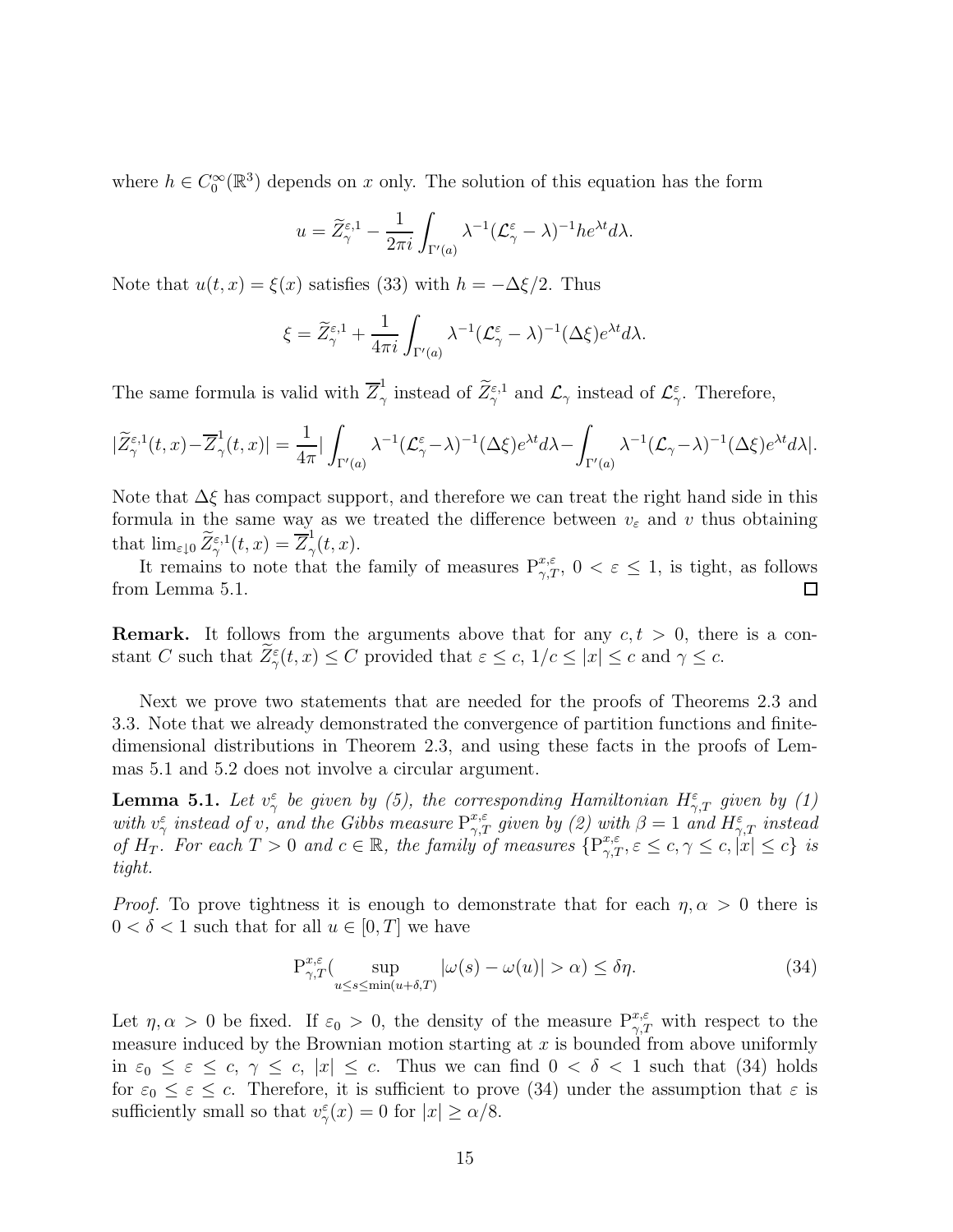Consider the following events in  $C([0, T], \mathbb{R}^3)$ ,

$$
\widetilde{\mathcal{E}}_{\delta}^{T} = \{ \omega : \sup_{u \le s \le \min(u+\delta,T)} |\omega(s) - \omega(u)| \ge \alpha \}, \quad \mathcal{E}_{\delta}^{T} = \{ \omega : \sup_{s \le \min(\delta,T)} |\omega(s) - \omega(0)| \ge \alpha/8 \}.
$$

For a continuous function  $\omega : [0, T] \to \mathbb{R}^3$ , let

$$
\tau = \min(T, \inf\{t \ge 0 : |\omega(t)| \ge \alpha/4\}).
$$

Then

$$
\begin{aligned} \mathbf{P}^{x,\varepsilon}_{\gamma,T}(\widetilde{\mathcal{E}}^T_\delta) &= (\widetilde{Z}^\varepsilon_\gamma(T,x))^{-1} \mathbf{E}^x_T(\exp(\int_0^T v^\varepsilon_\gamma(\omega(t))dt) \chi_{\widetilde{\mathcal{E}}^T_\delta}) \le \\ & (\widetilde{Z}^\varepsilon_\gamma(T,x))^{-1} \mathbf{E}^x_T\left(\exp(\int_0^\tau v^\varepsilon_\gamma(\omega(t))dt) \mathbf{E}^{\omega(\tau)}_{T-\tau}(\chi_{\mathcal{E}^\tau_\delta} \exp(\int_0^{T-\tau} v^\varepsilon_\gamma(\omega(t))dt))\right), \end{aligned}
$$

where  $\mathbb{E}^x_T$  denotes the expectation with respect to the measure induced by the Brownian motion starting at the point  $x$ . Since

$$
\mathcal{E}_T^x \exp(\int_0^\tau v_\gamma^\varepsilon(\omega(t))dt) \leq \widetilde{Z}_\gamma^\varepsilon(T,x)
$$

and

$$
\mathbf{E}^{\omega(\tau)}_{T-\tau}(\chi_{\mathcal{E}^\tau_\delta} \exp(\int_0^{T-\tau} v^\varepsilon_\gamma(\omega(t))dt)) \leq \sup_{\alpha/4 \leq |x| \leq c} \mathbf{E}^x_T(\chi_{\mathcal{E}^\mathcal{T}_\delta} \exp(\int_0^T v^\varepsilon_\gamma(\omega(t))dt)),
$$

we have

$$
\mathcal{P}^{x,\varepsilon}_{\gamma,T}(\widetilde{\mathcal{E}}^T_{\delta}) \leq \sup_{\alpha/4 \leq |x| \leq c} \mathcal{E}^x_T(\chi_{\mathcal{E}^T_{\delta}} \exp(\int_0^T v^{\varepsilon}_{\gamma}(\omega(t))dt)).
$$

Let

$$
\sigma = \min(\delta, \inf\{t \ge 0 : |\omega(t) - \omega(0)| = \alpha/8\}).
$$

Then, since  $v_{\gamma}^{\varepsilon}(x) = 0$  for  $|x| \ge \alpha/8$ ,

$$
\sup_{\alpha/4\leq |x|\leq c} \mathbf{E}^x_T(\chi_{\mathcal{E}^T_\delta} \exp(\int_0^T v_\gamma^\varepsilon(\omega(t))dt))\leq \sup_{\alpha/4\leq |x|\leq c} \mathbf{E}^x_T(\chi_{\mathcal{E}^T_\delta} \mathbf{E}^{\omega(\sigma)}_{T-\sigma} \exp(\int_0^{T-\sigma} v_\gamma^\varepsilon(\omega(t))dt)).
$$

Note that

$$
\mathcal{E}_{T-\sigma}^{\omega(\sigma)} \exp\left(\int_0^{T-\sigma} v_\gamma^{\varepsilon}(\omega(t))dt\right) \le \sup_{\alpha/8 \le |x| \le c+\alpha/8} \mathcal{E}_T^x \exp\left(\int_0^T v_\gamma^{\varepsilon}(\omega(t))dt\right) =
$$
  

$$
\sup_{\alpha/8 \le |x| \le c+\alpha/8} \widetilde{Z}_\gamma^{\varepsilon}(T,x) \le c(\alpha)
$$

for some constant  $c(\alpha)$ , where the last inequality is due to the Remark following the proof of Theorem 2.3. It then remains to choose  $\delta$  such that  $E_T^x(\chi_{\mathcal{E}_\delta^T}) \leq \delta \eta/c(\alpha)$ , and estimate (34) follows.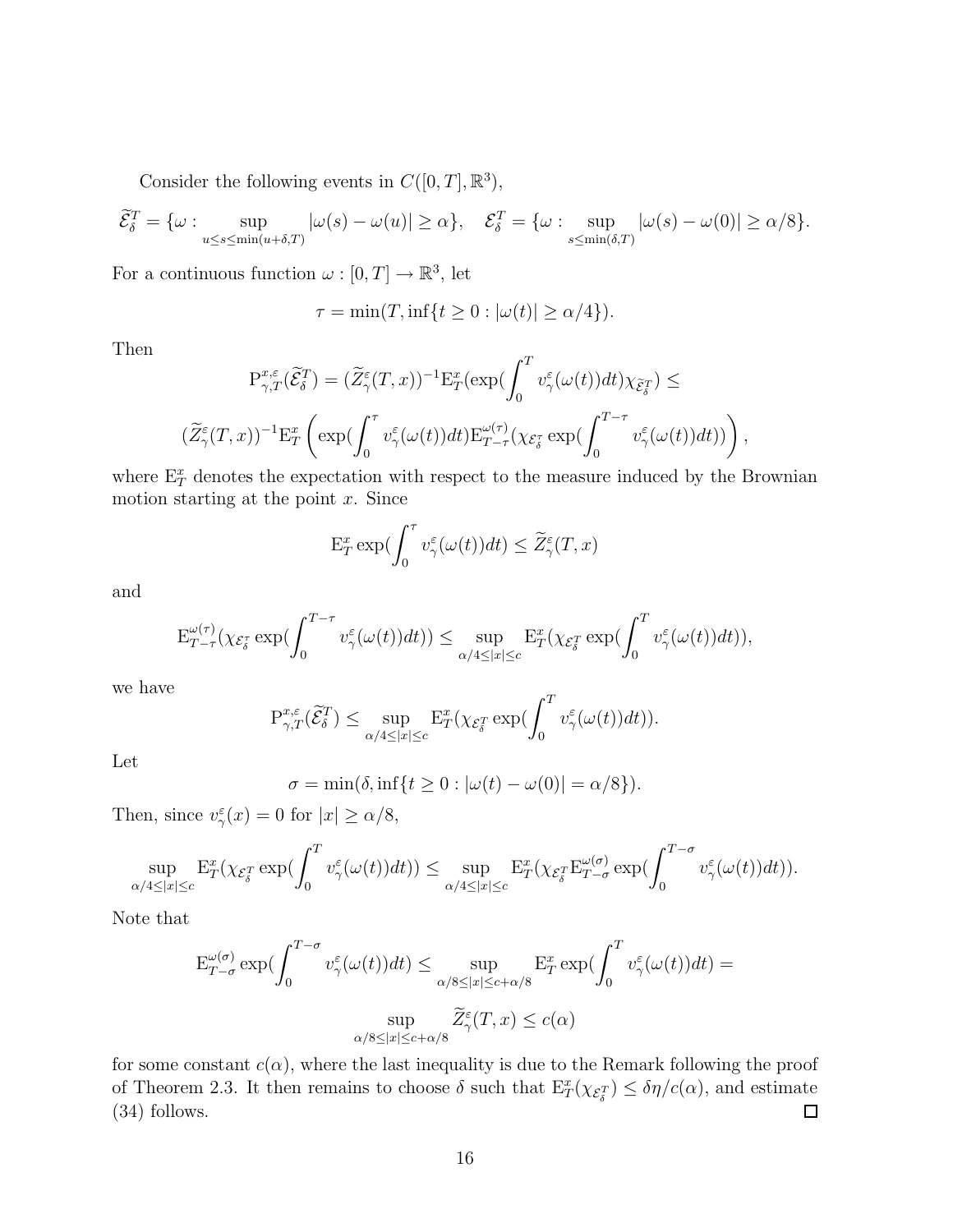**Lemma 5.2.** Suppose that  $\gamma(T)$  is bounded and such that  $\gamma(T)\sqrt{T} \to +\infty$  as  $T \to +\infty$ . Suppose that  $s > 0$ ,  $S(T)$  satisfies (16) and  $T_0$  is such that  $S(T) + s/\gamma^2(T) \leq T$  for  $T \geq T_0$ . Let the process  $y^T(t), 0 \leq t \leq s$ , be defined on the probability space  $C([0, T], \mathbb{R}^3)$ with the measure  $\overline{P}_{\gamma(T),T}^x$  by  $y^T(t) = \gamma(T)\omega(S(T) + t/\gamma^2(T))$ ,  $0 \le t \le s$ . Then, for each  $K > 0$ , the family of measures on  $C([0, s], \mathbb{R}^3)$  induced by the processes  $y^T$  with  $T \geq T_0$ and  $0 < |x| \leq K$  is tight.

*Proof.* Due to self-similarity, it is sufficient to consider the case when  $\gamma(T) = 1$ . First observe that for any  $\eta > 0$  there is  $a > 0$  such that

$$
\overline{\mathbf{P}}^x_{1,T}(|y^T(0)|>a)\leq \eta
$$

for  $T \geq T_0$  and  $0 < |x| \leq K$ . This easily follows from Lemma 3.1 in the same way that the convergence of finite-dimensional distributions was demonstrated in Theorem 3.3.

For a continuous function  $\omega : [0, T] \to \mathbb{R}^3$ , let

$$
m^{T}(\omega,\delta) = \sup_{|t_{1}-t_{2}| \leq \delta, \ S(T) \leq t_{1}, t_{2} \leq S(T)+s} |\omega(t_{1}) - \omega(t_{2})|.
$$

To prove tightness, it is sufficient to show that for each  $\alpha, \eta > 0$ , there is  $\delta > 0$  such that

$$
\overline{\mathbf{P}}_{1,T}^x(m^T(\omega,\delta) > \alpha) \le \eta \tag{35}
$$

for  $T \geq T_0$  and  $0 < |x| \leq K$ . By Theorem 2.3,

$$
\overline{\mathbf{P}}_{1,T}^x(m^T(\omega,\delta) > \alpha) \le \liminf_{\varepsilon \downarrow 0} \mathbf{P}_{1,T}^{x,\varepsilon}(m^T(\omega,\delta) > \alpha). \tag{36}
$$

For a continuous function  $\omega : [0, T] \to \mathbb{R}^3$ , let

$$
\tau = \min(S(T) + s, \inf\{t \ge S(T) : |\omega(t)| \ge \alpha/2\}).
$$

For  $0 \le a \le b \le r$ , let

$$
\mathcal{E}_{a,b}^r = \{ \omega \in C([0,r], \mathbb{R}^3) : \sup_{|t_1 - t_2| \le \delta, \ a \le t_1, t_2 \le b} |\omega(t_1) - \omega(t_2)| > \alpha \}.
$$

Then

$$
\liminf_{\varepsilon \downarrow 0} P_{1,T}^{x,\varepsilon}(m^T(\omega,\delta) > \alpha) = (\widetilde{Z}_{\gamma}^{\varepsilon}(T,x))^{-1} E_{T}^{x} (\exp(\int_{0}^{T} v_{\gamma}^{\varepsilon}(\omega(t))dt) \chi_{\mathcal{E}_{S(T),S(T)+s}^{T}}) \le
$$
  

$$
(\widetilde{Z}_{\gamma}^{\varepsilon}(T,x))^{-1} E_{T}^{x} \left( \exp(\int_{0}^{\tau} v_{\gamma}^{\varepsilon}(\omega(t))dt) E_{T-\tau}^{\omega(\tau)} (\exp(\int_{0}^{T-\tau} v_{\gamma}^{\varepsilon}(\omega(t))dt) \chi_{\mathcal{E}_{0,S(T)+s-\tau}^{T-\tau}}) \right) \leq (37)
$$
  

$$
(\widetilde{Z}_{\gamma}^{\varepsilon}(T,x))^{-1} (\widetilde{Z}_{\gamma}^{\varepsilon}(S(T)+s,x)) \sup_{|x| \geq \alpha/2} E_{T-S(T)}^{x} (\exp(\int_{0}^{T-S(T)} v_{\gamma}^{\varepsilon}(\omega(t))dt) \chi_{\mathcal{E}_{0,s}^{T-S(T)}}).
$$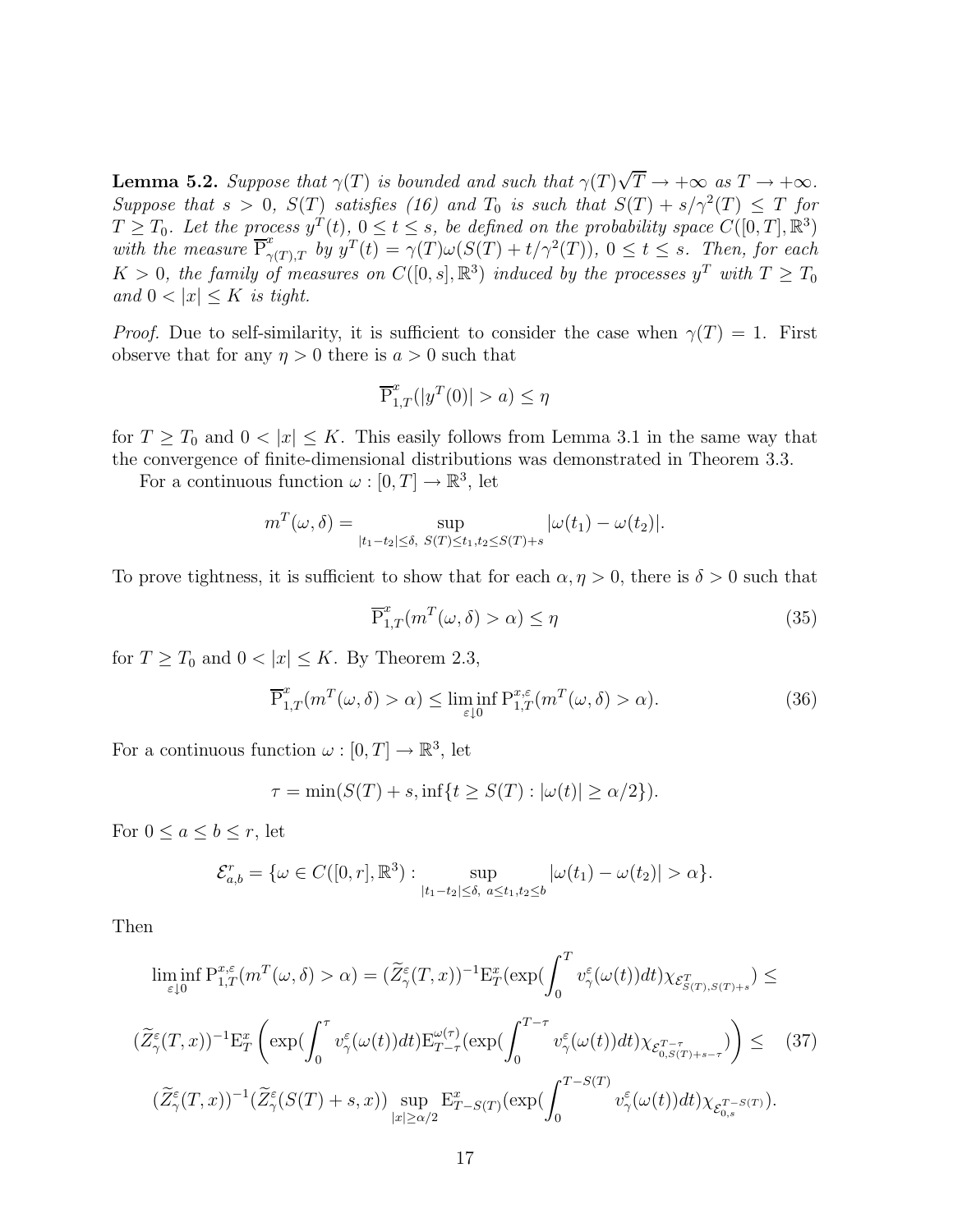Since  $v_{\gamma}^{\varepsilon}(x) = 0$  when  $x \ge \alpha/4$ , provided that  $\varepsilon$  is small enough, we have by the Markov property

$$
\sup_{|x| \ge \alpha/2} \mathbf{E}_{T-S(T)}^x(\exp(\int_0^{T-S(T)} v_\gamma^{\varepsilon}(\omega(t))dt) \chi_{\mathcal{E}_{0,s}^{T-S(T)}}) \le \sup_{|x| \ge \alpha/4} \widetilde{Z}_{\gamma}^{\varepsilon}(T-S(T),x) \mathbf{P}_s^0(\{\omega : \sup_{|t_1-t_2| \le \delta, 0 \le t_1, t_2 \le s} |\omega(t_1) - \omega(t_2)| > \alpha\}).
$$
\n(38)

 $\Box$ 

Recall from the proof of Theorem 2.3 that  $\lim_{\varepsilon \downarrow 0} \overline{Z}_{\gamma}^{\varepsilon}(t,x) = \overline{Z}_{\gamma}(t,x)$ . Therefore, combining (36), (37) and (38) we see that

$$
\overline{P}_{1,T}^x(m^T(\omega,\delta) > \alpha) \leq (\overline{Z}_{\gamma}(T,x))^{-1}(\overline{Z}_{\gamma}(S(T) + s, x)) \times
$$
  
\n
$$
\sup_{|x| \geq \alpha/4} \overline{Z}_{\gamma}(T - S(T), x) P_s^0(\{\omega : \sup_{|t_1 - t_2| \leq \delta, 0 \leq t_1, t_2 \leq s} |\omega(t_1) - \omega(t_2)| > \alpha\}).
$$

Formula (35) now follows from Lemma 3.1.

Acknowledgements: While working on this article, M. Cranston was supported by NSF grant DMS-0706198, L. Koralov was supported by NSF grant DMS-0706974, S. Molchanov and B. Vainberg were supported by NSF grant DMS-0706928.

# References

- [1] S. Albeverio, F. Gesztesy, R. Høegh-Krohn, H. Holden. Solvable models in quantum mechanics, AMS Chelsea Publishing, Providence, RI, 2005.
- $[2]$  K. Alexander, V. Sidoravicius. *Pinning of polymers and interfaces by random poten*tials, Ann. Appl. Probab., 16, 2006, 2, 636–669.
- [3] E. Bolthausen, U. Schmock. On self-attracting d-dimensional random walks, Ann. Probab. Volume 25, Number 2 (1997), 531-572.
- [4] P. Carmona, Y. Hu. On the partition function of a directed polymer in a Gaussian random environment, Probab. Theory Related Fields, 124, 2002, 3, 431–457.
- [5] P. Carmona, F. Guerra, Y. Hu, O. Menjane. Strong disorder for a certain class of directed polymers in a random environment, J. Theoret. Probab., 19, 2006, 1, 134–151.
- [6] F. Comets, T. Shiga, N. Yoshida. Directed polymers in a random environment: path localization and strong disorder, Bernoulli. Official Journal of the Bernoulli Society for Mathematical Statistics and Probability, 9, 2003, 4, 705–723.
- [7] F. Comets, T. Shiga, N. Yoshida.Probabilistic analysis of directed polymers in a random environment: a review, Stochastic analysis on large scale interacting systems, Adv. Stud. Pure Math., 39, 115–142, Math. Soc. Japan, Tokyo, 2004.